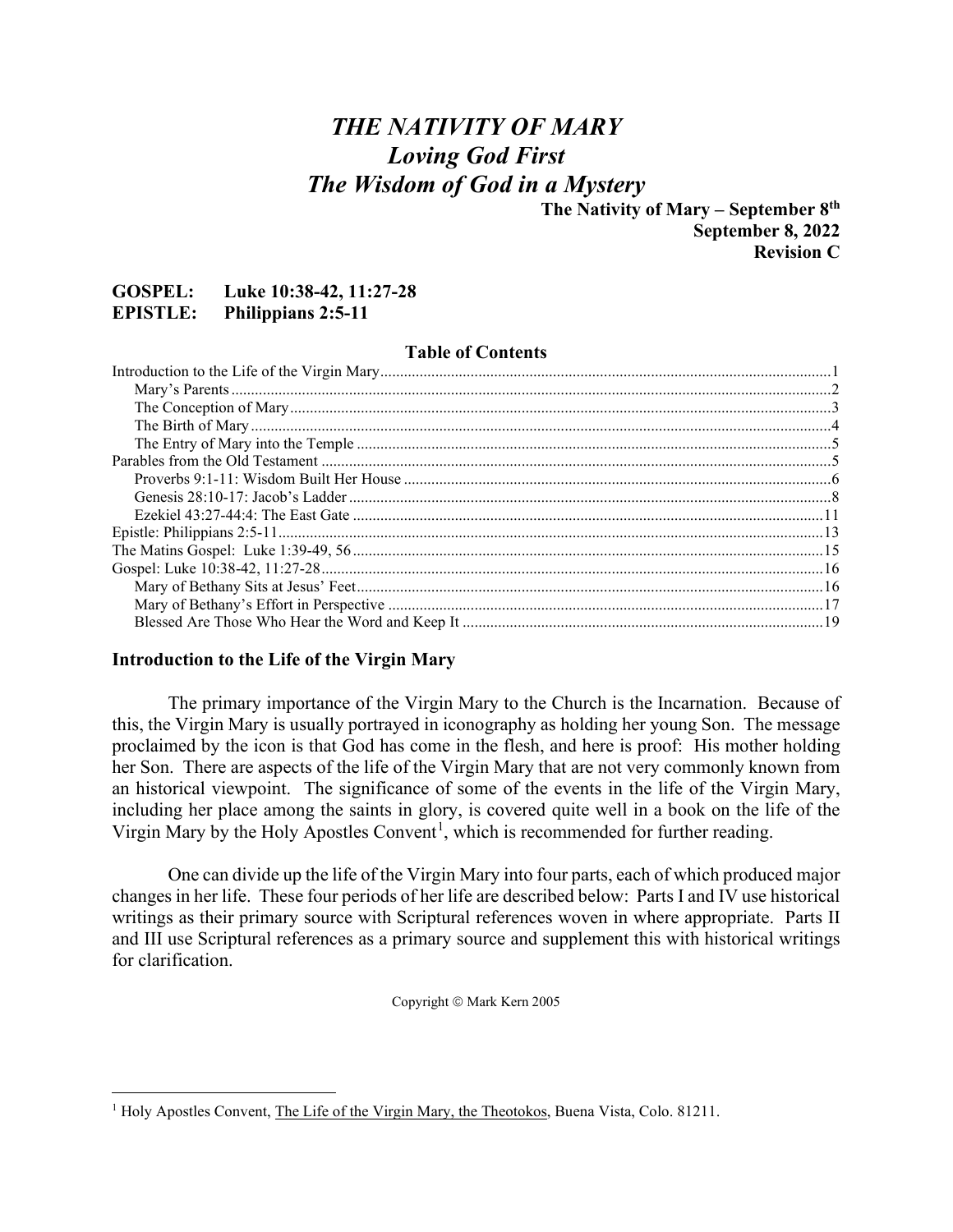|          | <b>DATES</b>    | <b>PERIOD</b>                    | <b>FEAST DAY</b>                          |
|----------|-----------------|----------------------------------|-------------------------------------------|
| Part I   | $20$ BC to 5 BC | Birth to Annunciation            | Nativity of Mary;<br>Presentation of Mary |
| Part II  | 5 BC to 1 BC    | Annunciation to Infancy of Jesus | Annunciation                              |
| Part III | 1 BC to 30 AD   | Jesus' Life & Ministry           | See Appendix B                            |
| Part IV  | 30 AD to 55 AD  | Pentecost to Her Death           | Dormition of Mary                         |

Figure I is a family tree of the Lord Jesus in the flesh. This was pieced together primarily from the Prologue from Ochrid<sup>[2](#page-1-1)</sup> which is a collection of brief accounts of the lives of the saints that originated in the Macedonian churches in the 1<sup>st</sup> Century and that has been added to over the years. Butler's Lives of the Saints<sup>[3](#page-1-2)</sup> is a similar work that came from the Church of Rome and that was started by Clement of Rome also in the 1<sup>st</sup> Century. The goal of both of these sources is that future generations might not forget the price that was paid by their forefathers in establishing the Faith.

The Life of the Virgin Mary Up to Her Entry into the Temple

Figure I will be referred to from time to time to aid in understanding events in the life of the Virgin Mary. In each of the four parts, when historical references are used, only the most commonly available ones will be footnoted in cases where many refer to the same events.

#### **Mary's Parents**

<span id="page-1-0"></span>One major distinguishing characteristic about the lives of the Virgin Mary and her parents is their love of God and their devotion to Him first and foremost. This can be seen from historical accounts of their lives.

The Virgin Mary's father, Joachim, was from the tribe of Judah, was a native of Nazareth, and was a descendant of King David. Mary's mother, Anna (Hebrew: *Hannah*) was the daughter of Matthan the priest (Figure 1) and was a descendant<sup>[4](#page-1-3)</sup> of Aaron the High Priest. According to  $1<sup>st</sup>$ Century writings, Joachim was a shepherd by occupation and was very wealthy from owning large herds of sheep. In humbleness of heart, Joachim had the practice<sup>[5](#page-1-4)</sup> of offering more than the Mosaic Law required. One third of his income he gave to the Temple as his tithe, one third he gave to orphans, widows, strangers and the poor, and one third he kept for himself.

According to the Mosaic Law, a tenth (i.e. a tithe) was to be devoted to the Lord and was used to support the priests and Levites (Numbers 18:20-24), a second tithe was used for the festivals (Deuteronomy 12:12-19), and a third tithe every three years was set aside for the orphans, widows, strangers and Levites (Deuteronomy 14:28-29, 26:12-13). The Lord had promised that if

<span id="page-1-1"></span><sup>2</sup> Nickolai Velimirovic, Prologue from Ochrid, Lazarica Press, Birmingham, 1986.

<span id="page-1-2"></span><sup>3</sup> Thurston & Attwater, Butler's Lives of the Saints, Christian Classics, Westminster, MD, 1990.

<span id="page-1-3"></span><sup>&</sup>lt;sup>4</sup> Nickolai Velimirovic, Prologue from Ochrid, Lazarica Press, Birmingham, 1986, September 9.

<span id="page-1-4"></span><sup>5</sup> Roberts & Donaldson, "The Gospel of Pseudo-Matthew", Ante Nicene Fathers, v.8.

Roberts & Donaldson, "The Gospel of the Nativity of Mary", Ante-Nicene Fathers, v.8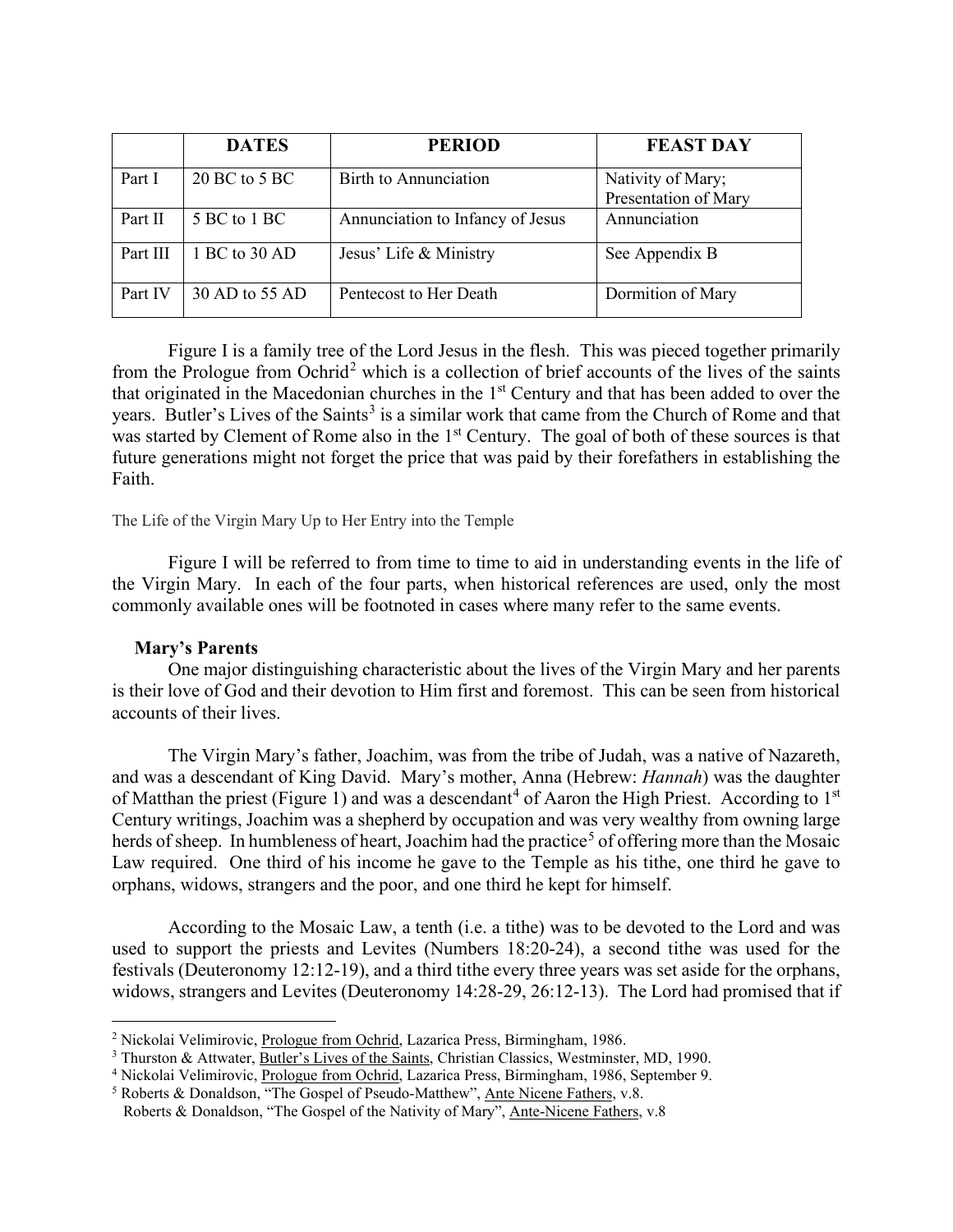people were faithful in doing this, He would open the windows of heaven and bless His people in the land (Deuteronomy 26:12-15, Malachi 3:8-10). The more Joachim gave, the more the Lord blessed him. While the Lord's blessing was strong on Joachim and Anna, there was one aspect where it was not: they were unable to have children<sup>[6](#page-2-1)</sup>.

Just as Hannah, the mother of the Prophet Samuel, was ridiculed for being unable to have children (1 Samuel 1:1-10), so Joachim and Anna were ridiculed too. People assumed that because the Lord's blessing was absent in this part of their lives, that there was some secret sin. To see an example of this assumption, the man born blind was assumed to have sinned, either he or his parents (John 9:2-3). In the case of Joachim and Anna, around the time of their  $50<sup>th</sup>$  wedding anniversary, the high priest publicly refused to accept their offering<sup>[7](#page-2-2)</sup>, calling them cursed when they came to present their offerings in accordance with the Law.

#### **The Conception of Mary**

<span id="page-2-0"></span>Joachim and Anna returned to Nazareth and retired separately for prayer and fasting with many tears. Joachim spent his time in the remote hill country with his flocks while Anna prayed in the garden of their home. Both prayed separately that the Lord would work in them the wonder that He had done with Abraham and Sarah. And they separately agreed that they would dedicate the child to the Lord<sup>[8](#page-2-3)</sup> as Hannah did with Samuel  $(1$  Samuel 1:11-2:11).

When Joachim went to the hills to pray, he did not intend to return until the Lord answered his prayer. Knowing this, Anna prayed and wept, mourning both her barrenness, her reproach among the people and her imminent widowhood. During this time of fasting and prayer, an angel appeared first to Joachim, then to Anna telling them (1) that their charitable deeds have gone up into God's presence, (2) that their shame among men in the face of righteous living had not gone unnoticed and (3) that the Lord was going to answer their prayers. As a sign of this, the angel instructed Joachim and Anna separately to leave Nazareth and go to Jerusalem immediately. When they got there, they would meet each other by the Golden Gate of the city. The angel went on to say that the child to be born (Mary) would be filled with the Holy Spirit from her mother's womb and her life would be exemplary among her peers<sup>[9](#page-2-4)</sup>. This is very similar to the announcement by the angel Gabriel to the priest Zachariah concerning the birth of John the Baptist (Luke 1:4-23).

Anna and Joachim hurried to Jerusalem without knowing that the other had seen the angel also. Anna arrived first and waited for a long time before Joachim arrived driving a large herd: 10 lambs for the Lord, 10 calves for the priests and elders and 100 goats for the people who had ridiculed him<sup>10</sup>. Since this was not a prescribed offering but a freewill offering, which even Gentiles could offer, the high priest could not refuse (Leviticus 17:8). An interesting teaching in

<span id="page-2-1"></span><sup>6</sup> Nickolai Velimirovic, Prologue from Ochrid, Lazarica Press, Birmingham, 1986, September 9.

<span id="page-2-2"></span><sup>7</sup> Roberts & Donaldson, "The Gospel of Pseudo-Matthew", Ante Nicene Fathers, v.8. Roberts & Donaldson, "The Gospel of the Nativity of Mary", Ante-Nicene Fathers, v.8

<span id="page-2-3"></span><sup>8</sup> Roberts & Donaldson, "The Gospel of Pseudo-Matthew", Ante Nicene Fathers, v.8. Roberts & Donaldson, "The Gospel of the Nativity of Mary", Ante-Nicene Fathers, v.8 Roberts & Donaldson, "The Protevangelium of James", Ante-Nicene Fathers, v.8

<sup>9</sup> Roberts & Donaldson, "The Protevangelium of James", Ante-Nicene Fathers, v.8

<span id="page-2-5"></span><span id="page-2-4"></span><sup>&</sup>lt;sup>10</sup> Roberts & Donaldson, "The Gospel of the Nativity of Mary", Ante-Nicene Fathers, v.8 Roberts & Donaldson, "The Protevangelium of James", Ante-Nicene Fathers, v.8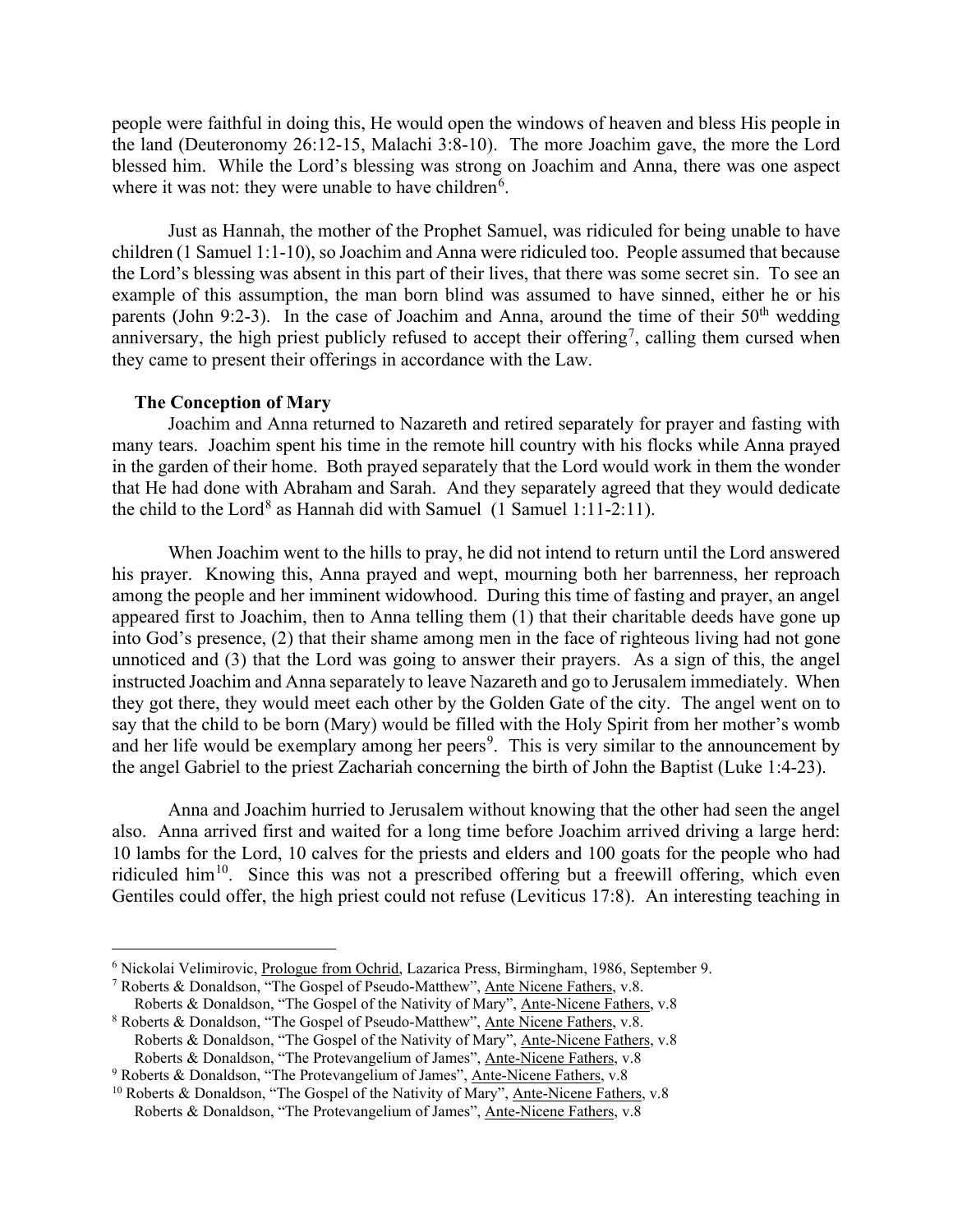a similar vein by the Lord 45 years later involved loving one's enemies and doing good to those who hate us (Luke 6:27-36).

When they saw each other, Joachim and Anna rejoiced greatly. The next day, they offered their offerings and returned home to Nazareth together. When it was heard that Anna had conceived, all their neighbors and acquaintances rejoiced also and the whole land of Israel congratulated them<sup>11</sup>.

From the above account, there was no more of an "immaculate conception" of Mary than there was of John the Baptist. As a further illustration of the similarity of the birth of Mary to the birth of John, an icon of the Virgin with her Child and an icon of John are conspicuously displayed at the front of all Orthodox churches: John next to the Lord on His left; Mary on the other side of the altar on His right.

#### **The Birth of Mary**

<span id="page-3-0"></span>The birth or nativity of Mary is celebrated in the Orthodox Church as one of the twelve major feast days of the Church Year. In this context, the Church Year begins September 1<sup>st</sup> and the first major event is the Nativity of Mary on September  $8<sup>th</sup>$ , emphasizing the Incarnation, followed quickly by the feast day of the Exaltation of the Cross, on September 14<sup>th</sup>, emphasizing the Cross in our lives.

The Lord had said, "He who loves father or mother more than Me is not worthy of Me. And he who loves son or daughter more than Me is not worthy of Me. And he who does not take up his cross and follow Me is not worthy of Me" (Matthew 10:37-38). Joachim and Anna certainly had to bear their cross prior to Mary's birth. And as will be seen in the study of the feast day of the Presentation of Mary in the Temple, they did not hold back on their vow to dedicate Mary to the Lord's service. Beginning at the age of three, Mary began a celibate life of serving the Lord in the Temple in company with such notables as the Prophetess Anna (Luke 2:36-38), the Righteous Simeon (Luke 2:25-35) and the future Apostle Matthias<sup>12</sup>.

Mary was born c.19 BC after a normal 9-month pregnancy. According to the Mosaic Law, Anna came to the Temple 80 days after giving birth to Mary for the rite of purification (Leviticus 12:2-8). At this time she gave her child the name Mary (Hebrew *Miriam*, just like Aaron's sister.) Some discrepancy exists in early literature as to Mary's birthplace: some say Nazareth; others say Jerusalem near the Sheep Gate. For a man as wealthy as Joachim, it is quite possible he had homes in both locations. However, his primary residence seems to be Nazareth.

Anna made her infant daughter's bedchamber into a miniature copy of the Holy Place, like a sanctuary, and permitted nothing common or unclean to come near her. She also invited certain young virgins into her home to help care for and play with Mary<sup>[13](#page-3-3)</sup>. She was thus preparing Mary

<span id="page-3-1"></span> $11$  Roberts & Donaldson, "The Gospel of the Nativity of Mary", Ante-Nicene Fathers, v.8 Roberts & Donaldson, "The Protevangelium of James", Ante-Nicene Fathers, v.8

<span id="page-3-2"></span> $12$  Nickolai Velimirovic, Prologue From Ochrid, Lazarica Press, Birmingham, 1986, August 9. Matthias was a student of the Righteous Simeon at that time.

<span id="page-3-3"></span><sup>&</sup>lt;sup>13</sup> Holy Apostles Convent, The Life of the Virgin Mary, the Theotokos, Buena Vista, Colo. 81211, p. 19.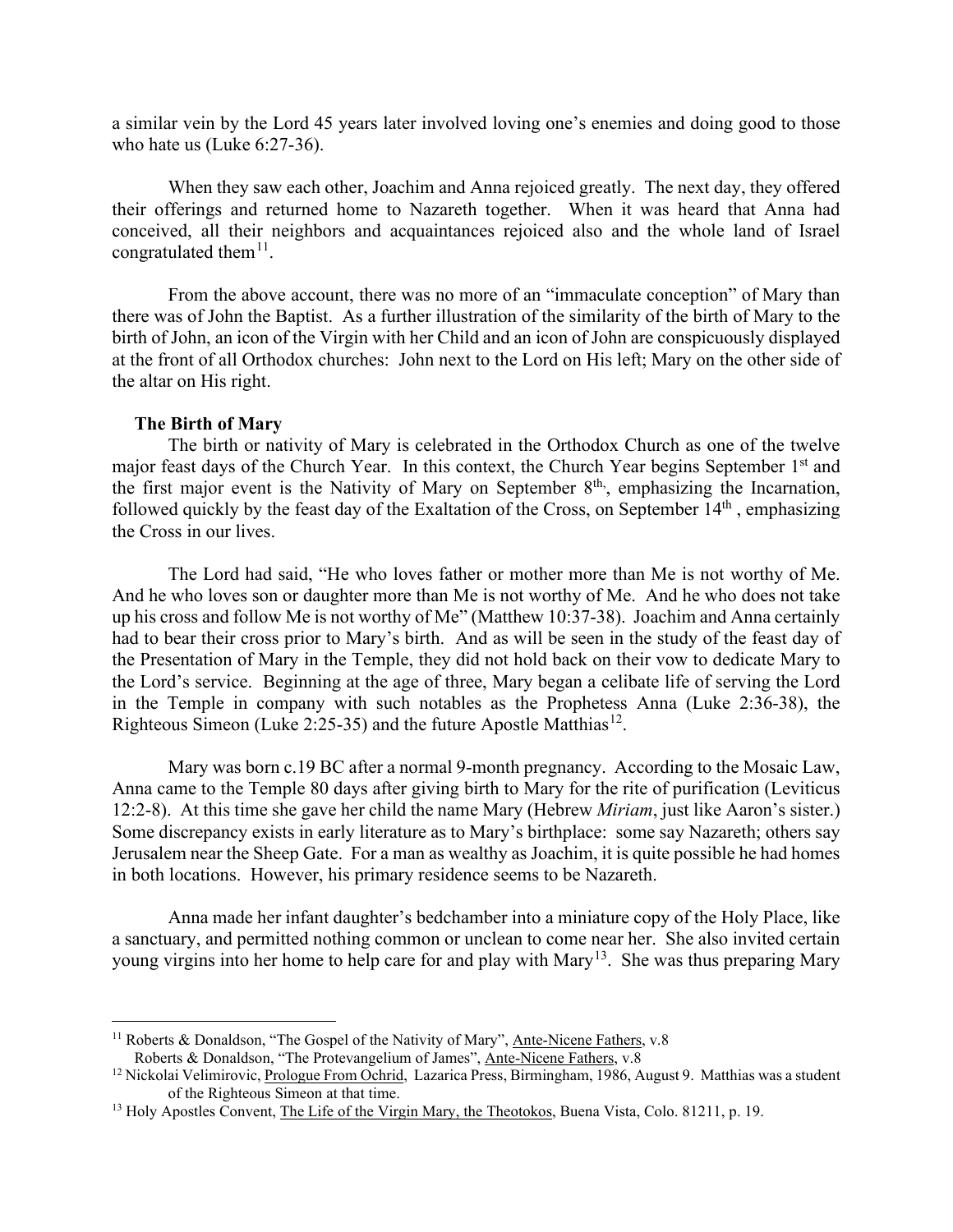for the time when she would dedicate her daughter to the Lord's service as Hannah did the young Samuel.

According to Mosaic Law, the firstborn males received a blessing on the fortieth day after birth (Leviticus 12:2-4). This didn't apply to Mary; instead, Joachim invited the priests, scribes, elders and all the people to a feast at the first anniversary of Mary's birth. Everyone recognized Mary's birth as a Divine event, just as they did regarding the birth of John the Baptist (Luke 1:64- 66), and a celebration was well-received. At this occasion, Mary was blessed<sup>[14](#page-4-2)</sup> by the priests and chief priests with the words "O God of our fathers, look upon this child and bless her with the utmost blessing which shall be an everlasting blessing, and give her an everlasting name throughout all generations". And all the people replied "Amen".

#### **The Entry of Mary into the Temple**

<span id="page-4-0"></span>When Mary reached the age of three and was weaned<sup>[15](#page-4-3)</sup>, the time came for her to be dedicated to the Lord's service just as Hannah dedicated the Prophet Samuel (1 Samuel 1:21-2:11). This occasion was celebrated with considerable pageantry and ceremony and today the Orthodox Church celebrates this as another of the Twelve Major Feasts of the Church Year.

As part of the ceremony at the Temple, Mary was accompanied by a number of young virgins who had been her attendants. The chief priest was Zachariah who would later become the father of John the Baptist. The year was c.16 BC and there was some construction of the Temple going on as King Herod was financing major renovations. As Joachim and Anna presented their daughter to Zachariah as to the Lord, Zachariah was filled with the Spirit and said "Mary, the Lord God has magnified your name to all generations and, by you, to the very end of time, the Lord will show His Redemption to the children of Israel"<sup>[16](#page-4-4)</sup>. With many other words Zachariah prophesied and rejoiced; then he led young Mary into the  $T$ emple<sup>[17](#page-4-5)</sup> with the other virgins.

For the next 7 years, Joachim and Anna visited young Mary often until they died. Joachim was 80 and Anna 79 when Mary was orphaned<sup>[18](#page-4-6)</sup>. During the construction of the new Temple, Herod had trained 1000 priests to be masons since only priests could enter the house and the inner court. At the time of Mary's entry into the Temple, the central part was completed but much construction was still underway. According to Josephus<sup>[19](#page-4-7)</sup>, however, the Ark of the Covenant was not in the Holy of Holies at any time during this period. Presumably it had been carried away by the Babylonians or by some priests prior to the Babylonian invasion and not returned.

Thus for both Mary and her parents, their lives were a demonstration of how one should love God first (Deuteronomy 6:5, Matthew 22:37-40), even in the face of difficulty.

#### <span id="page-4-1"></span>**Parables from the Old Testament**

<span id="page-4-2"></span><sup>&</sup>lt;sup>14</sup> Roberts & Donaldson, ed. "The Protevangelium of James", Chapter 6, in Ante-Nicene Fathers, Volume 8.

<span id="page-4-3"></span><sup>&</sup>lt;sup>15</sup> Hebrew mothers nursed their babies longer than modern women; see 2 Maccabees 7:27, 1 Samuel 1:24.

<span id="page-4-4"></span><sup>&</sup>lt;sup>16</sup> Roberts & Donaldson, "The Gospel of the Nativity of Mary", Ante-Nicene Fathers, v.8

<span id="page-4-5"></span><sup>&</sup>lt;sup>17</sup> Matins Canon, Ode 1, Tone 2, by Basil the monk, as cited in Holy Apostles Convent, The Life of the Virgin Mary, the Theotokos, Buena Vista, Colo. 81211, p. 49.

<span id="page-4-6"></span><sup>&</sup>lt;sup>18</sup> Nickolai Velimirovic, Prologue from Ochrid, Lazarica Press, Birmingham, 1986, September 9

<span id="page-4-7"></span><sup>&</sup>lt;sup>19</sup> Josephus, Wars of the Jews, Book V, v, 5, 119.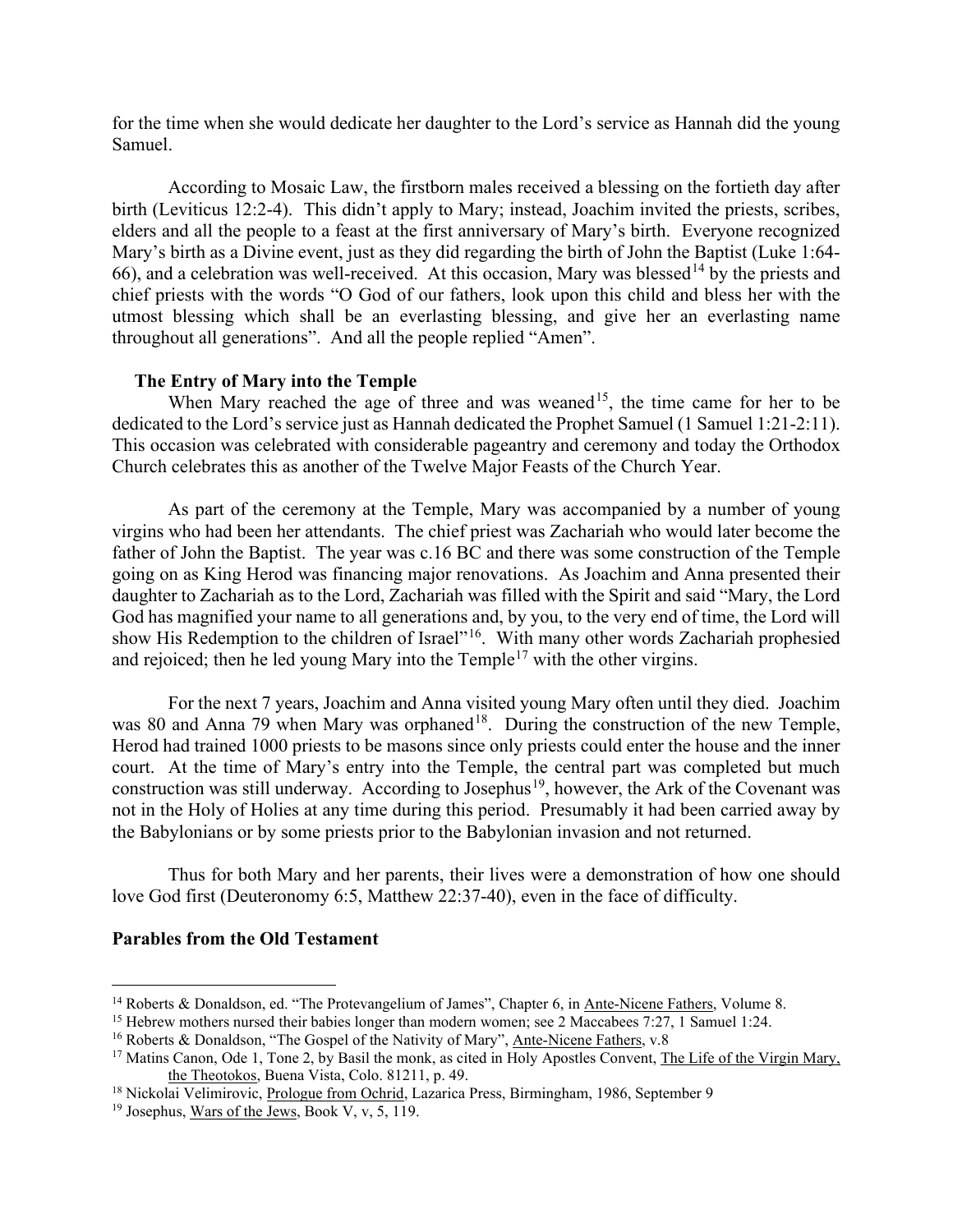The birth of Mary began a process of revealing a mystery to mankind. "But we speak the wisdom of God in a mystery, the hidden wisdom which God ordained before the ages for our glory, which none of the rulers of this age knew; for had they known, they would not have crucified the Lord of Glory" (1 Corinthians 2:7-9). But as it is written: "Eye has not seen nor ear heard, nor have entered into the heart of man the things which God has prepared for those who love Him" (Isaiah 64:4).

#### <span id="page-5-0"></span>**Proverbs 9:1-11: Wisdom Built Her House**

This reading is used for the Nativity of Mary, the Annunciation and the Dormition, and speaks of Wisdom building her house. The reading begins with Wisdom building her house (Proverbs 9:1) and goes on to say that the fear of the Lord is the beginning of wisdom (Proverbs 9:10). Yet it wasn't until after the Resurrection that it was revealed how extensive the house was that Wisdom built.

Gregory of Nyssa stated that the heretics of his day cited Proverbs, "The Lord created me in the beginning of His ways, for His works" (Proverbs 8:22 LXX) to say that Christ was created by the Father, and is therefore a lesser God. Besides quoting this out of context (the "creating" was from eternity past), Gregory pointed out<sup>[20](#page-5-1)</sup> that Solomon was addressing the Incarnation<sup>21</sup>, the "creating" of the human flash of Christ in the womb of the Virgin Mary.

The Wisdom that built herself a house is not mere human wisdom. "Wisdom" refers to God as something eternal, not something Christ acquired as either created or imported. The "house" that Wisdom built was the body of the Virgin Mary, where Wisdom lived for nine months.

"In saying, 'Wisdom has built herself a house' (Proverbs 9:1), he refers in these words to the preparation of the flesh of the Lord. Wisdom did not dwell in another's building, but built for Itself that dwelling-place from the body of the Virgin. Both are made one, the house and the Wisdom which built the house; that is, the Humanity and the Divinity that was commingled with man. To each of these he applies suitable and fitting terms, as in the Gospels, where the more lofty and divine phraseology to indicates the Godhead, and that which is humble and lowly to indicates the Manhood. Solomon, prophetically moved, delivers to us in its fullness the mystery of the Incarnation. For we speak first of the eternal power and energy of Wisdom; and here the evangelist, to a certain extent, agrees with him in his words. As the evangelist proclaimed Him to be the cause and Maker of all things, so Solomon says that by Him were made those individual things, which are included in the whole. For he tells us that God by Wisdom established the earth, and in understanding prepared the heavens, and all that follows these in order, keeping to the same sense. That he might not seem to pass over without mention the gift of excellence in men, he goes on to say, speaking in the person of Wisdom, the words, 'I made counsel my dwelling-place, and knowledge, and understanding' (Proverbs 8:12 LXX), and all that relates to instruction in intellect

<span id="page-5-1"></span><sup>20</sup> Gregory of Nyssa, Against Eunomius, III, 2.

<span id="page-5-2"></span><sup>&</sup>lt;sup>21</sup> For other teaching on the same subject, see:

Leo the Great, Letter to Flavian, XXVIII, 2.

Ignatius of Antioch, Epistle to the Smyrnaeans, Chapter 2.

Athanasius of Alexandria, Four Discourses Against the Arians, II, xix, 44, 47, 50.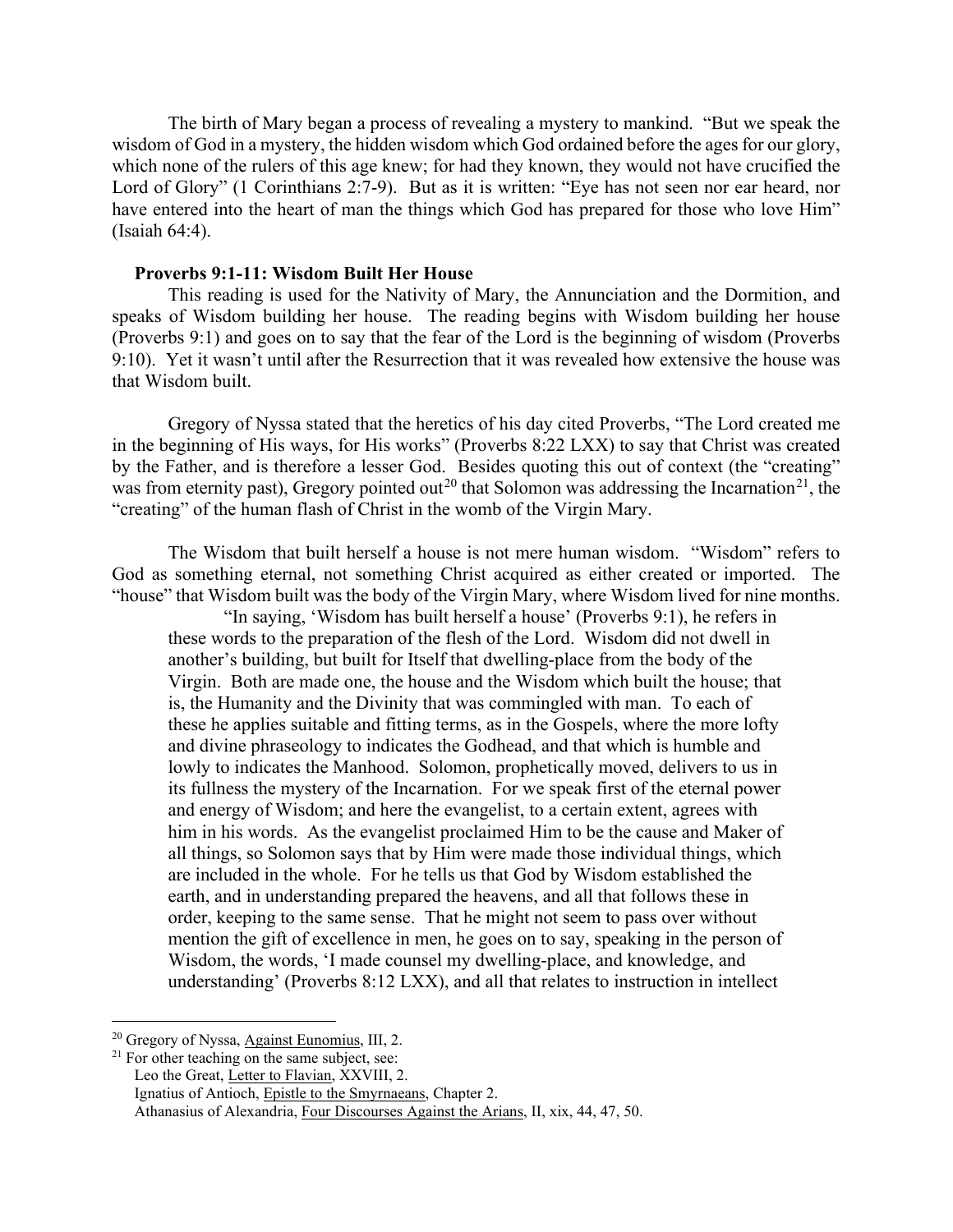and knowledge. After recounting these and the like matters, he proceeds to introduce also his teaching concerning the dispensation with regard to man, why the Word was made flesh".

Gregory of Nazianzen summarized<sup>[22](#page-6-0)</sup> the implications of the number seven representing perfection, where Solomon had said, "Wisdom has built a house for herself, and set up seven pillars" (Proverbs 9:1). Hippolytus stated<sup>[23](#page-6-1)</sup> that the seven pillars, on which Wisdom rests (Proverbs 9:1), refers to the sevenfold unity of the Holy Spirit as stated by Isaiah (Isaiah 11:2), where the context is the New Jerusalem. That is, the Holy Spirit represents:

| Resting   Wisdom | Understanding Counsel                |  |
|------------------|--------------------------------------|--|
|                  | Might   Knowledge   Fear of the Lord |  |

Clement of Alexandria noted<sup>[24](#page-6-2)</sup> that it was Wisdom Who sent her servants to invite everyone, with a loud proclamation, to a goblet of wine. The precursor to Wisdom, philosophy, had learned something of the truth, but didn't abide in it. Therefore, Christ stated that all who came before Him were thieves and robbers (John 10:8).

Gregory of Nyssa stated<sup>[25](#page-6-3)</sup> that the invitation from Wisdom to eating bread and drinking wine has eternal dimensions for both the righteous and the wicked. But it takes a wise man to understand this.

"But someone perhaps will say that man will not be returning to the same form of life<sup>26</sup>; that is, if we now exist by eating, and will not have to eat when the Lord returns. However, when I hear the Holy Scripture, I do not understand only bodily meat, or the pleasure of the flesh. I recognize another kind of food also, having a certain analogy to that of the body, the enjoyment of which extends to the soul alone. 'Eat of my bread' (Proverbs 9:5), is the bidding of Wisdom to the hungry; and the Lord declares those blessed who hunger for such food as this. He said, 'If any man thirst, let him come to Me and drink' (John 7:37); 'drink joy' (Isaiah 12:3 LXX) is the great Isaiah's charge to those who are able to hear his sublimity. There is a prophetic threatening also against those worthy of vengeance, that they shall be punished with famine. But the 'famine' is not a lack of bread and water, but a failure of the word; 'not a famine of bread, nor a thirst for water, but a famine of hearing the word of the Lord'" (Amos 8:11 LXX).

Cyprian of Carthage, referring to those who used water in the chalice for the Lord's Supper, stated<sup>[27](#page-6-5)</sup> that Solomon foretold the Lord's Table, where water mingled with wine was used from the beginning.

<span id="page-6-0"></span><sup>22</sup> Gregory Nazianzen, Oration on Pentecost, XLI, 3.

<span id="page-6-1"></span><sup>&</sup>lt;sup>23</sup> Hippolytus, "Commentary on Proverbs", Fragments from Commentaries on Various Books, Part I, Exegetical.

<span id="page-6-2"></span><sup>24</sup> Clement of Alexandria, Stromata, I, 17.

<span id="page-6-3"></span><sup>&</sup>lt;sup>25</sup> Gregory of Nyssa, On the Making of Man, XIX, 1.

<span id="page-6-4"></span><sup>&</sup>lt;sup>26</sup> That is, when the Lord returns in glory.

<span id="page-6-5"></span><sup>27</sup> Cyprian, Epistles, LXII, 5. See also Athanasius of Alexandria, Festal Letters, VII, 5.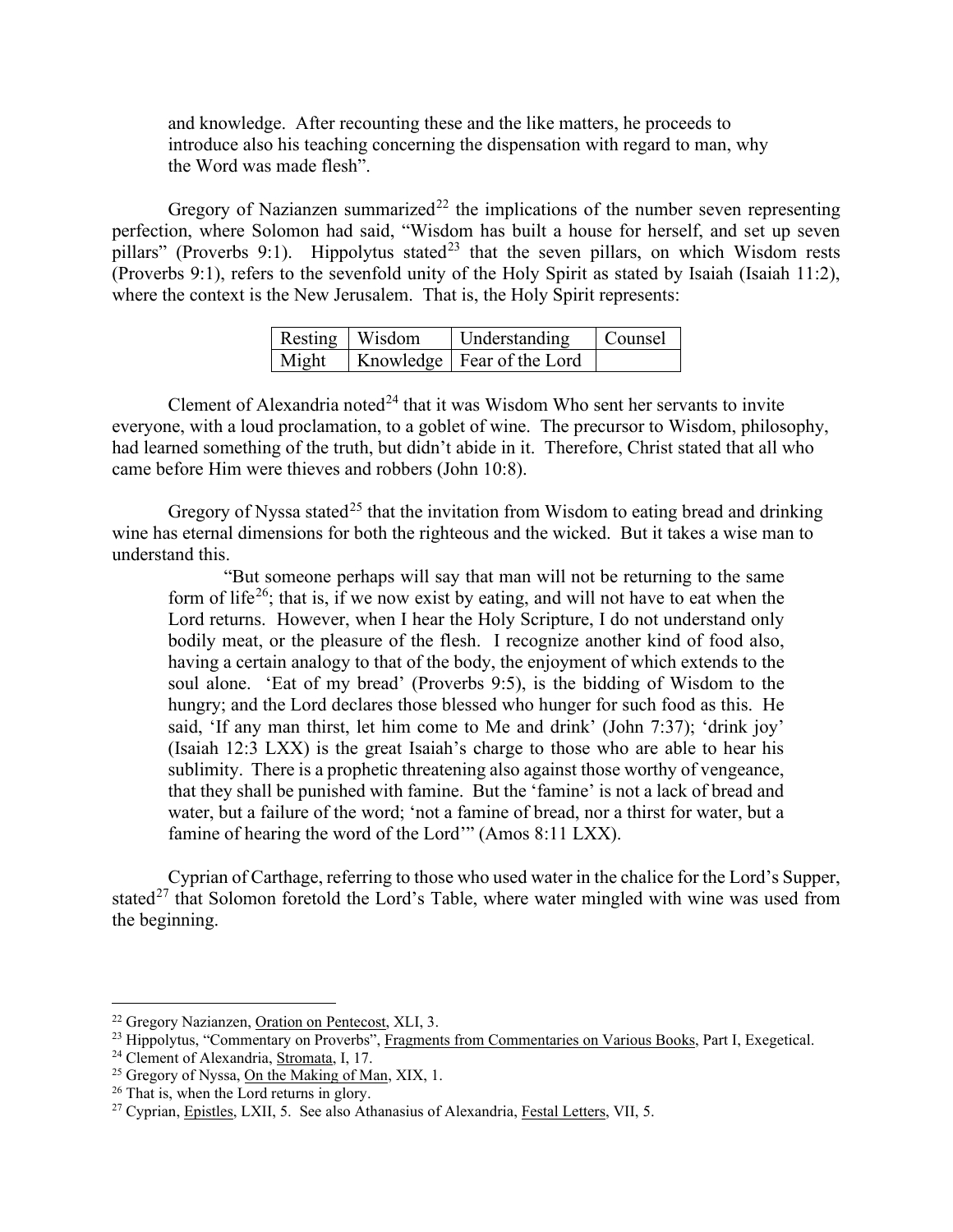"Solomon declares the wine mingled, that is, he foretells with prophetic voice the cup of the Lord mingled with water and wine<sup>[28](#page-7-1)</sup>, that it may appear that this was done in our Lord's passion, which had been before predicted".

For example, Paul wrote that he was privileged to help to "make all see what is the fellowship of the mystery, which from the beginning of the ages has been hidden in God, who created all things through Jesus Christ. Now the manifold wisdom of God might be made known by the Church to the principalities and powers in the heavenly places" (Ephesians 3:9,10). Paul also said, "But we speak the wisdom of God in a mystery, the hidden wisdom which God ordained before the ages for our glory, which none of the rulers of this age knew. For had they known, they would not have crucified the Lord of Glory" (1 Corinthians 2:7,8). This Wisdom of God involved the Cross, and it became a stumbling block for Jews and foolishness for Greeks. For those who were called, however, the Wisdom of God was also the Power of God (1 Corinthians 1:18-24). All this began with the Incarnation. From the history of the life of the Virgin Mary, we see that there is considerable wisdom also associated with the simple humility of the Lord's mother. She was involved in everything the Lord did, even from before He was born (Luke 1:41), and treasured these things in her heart (Luke 2:19, 51). Hers may have been a lowly, humble state, but she certainly has been called blessed over the centuries (Luke 1:48).

#### <span id="page-7-0"></span>**Genesis 28:10-17: Jacob's Ladder**

This reading is used for the Nativity of Mary, the Annunciation and the Dormition, and is the account of Jacob's ladder. Jacob was en route to Mesopotamia, where Abraham had come from, to seek a wife from among his kinsmen. One night, he had a dream of a ladder that was set on the earth but whose top reached to heaven, where the Lord was standing at the top of the ladder. And the angels of God were ascending and descending on the ladder. When Jacob awoke, he cried, "How awesome is this place! This is none other than the House of God, and this is the gate of heaven" (Genesis 28:17).

Jerome noted that Jacob was born into a wealthy family, but he had left this wealth behind when he had the vision of the ladder to heaven. Jerome's implication is that as we leave our worldly cares behind, we also get a glimpse of the Gate of Heaven.

"Jacob's father was<sup>[29](#page-7-2)</sup> a man of great wealth; yet, when Jacob went to Mesopotamia, he went alone and destitute. When he felt weary he had to lie down by the wayside and, delicately nurtured as he had been by his mother Rebekah, was forced to content himself with a stone for a pillow. Yet it was then that he saw the ladder set up from earth to heaven, and the angels ascending and descending on it".

"Jacob, in his flight $30$  from his brother, left behind in his father's house great riches and made his way with nothing into Mesopotamia. The lesson being taught is that the sinner must not despair of salvation nor the righteous man rest secure in his virtue".

Jerome continued that the ladder represents our walk in the Christian Faith. The Lord beckons from the top and the angels help along the way. The foot of the ladder on earth is the

<span id="page-7-1"></span> $^{28}$  In the Orthodox Liturgy, the Eucharist is served in a common cup, where the wine is mixed with a little water.

<span id="page-7-2"></span><sup>&</sup>lt;sup>29</sup> Jerome, Letter to Julian, CXVIII, 7.

<span id="page-7-3"></span><sup>30</sup> Jerome, Letter to Ageruchia, CXXIII, 15.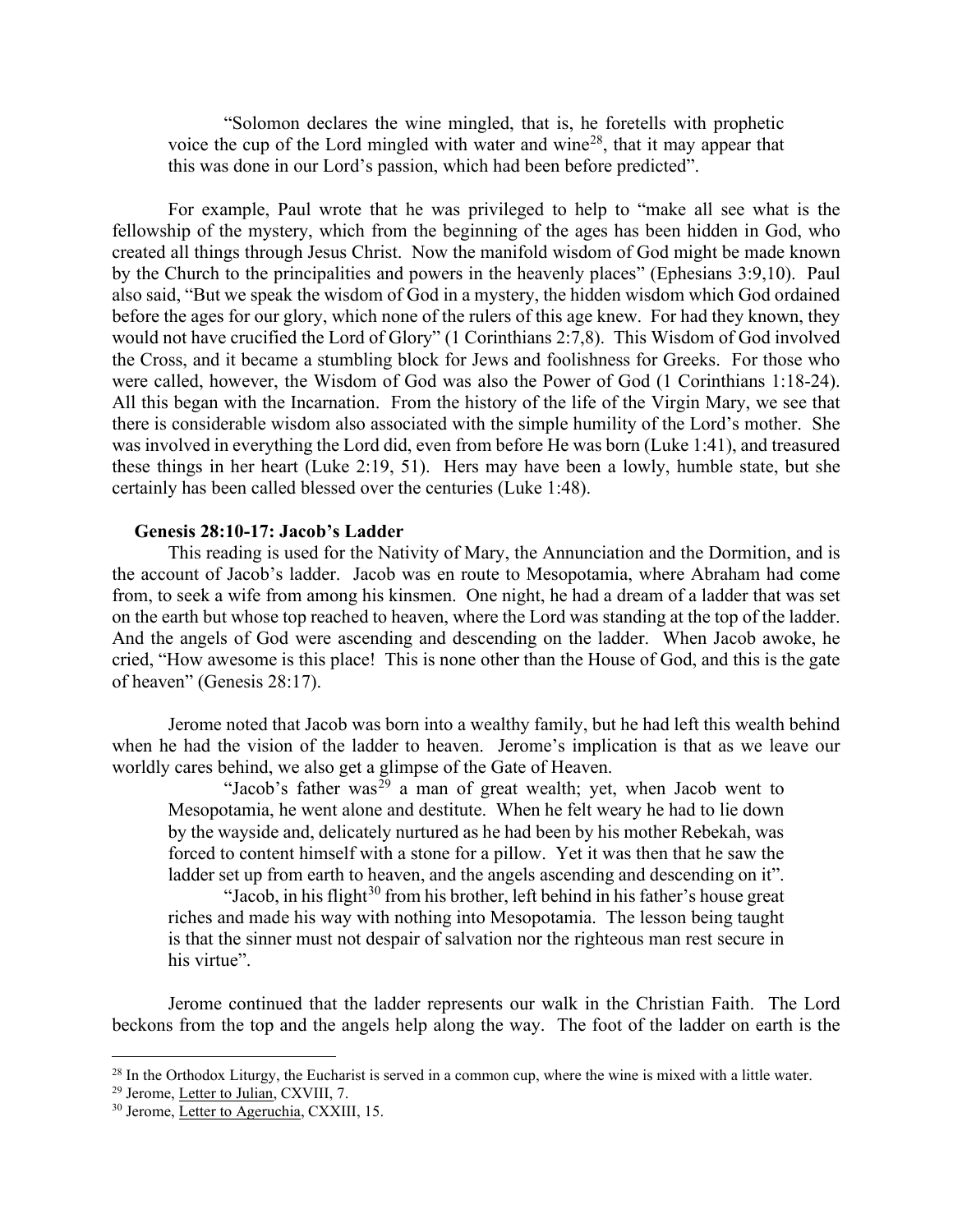House of God, which is the gate of heaven. Even holy men can lose their footing, and sinners can regain their place.

"The Lord was at the top<sup>[31](#page-8-0)</sup> holding out a helping hand to such as fall and encouraging the climbers to fresh efforts by the vision of Himself. Therefore the spot is called Bethel or the house of God; for there, day by day there is ascending and descending. When they are careless, even holy men lose their footing; and sinners, if they wash away their stains with tears, regain their place. I say this not that those coming down may frighten you, but that those going up may stimulate you".

"In the lives of Christians<sup>[32](#page-8-1)</sup> we look not to the beginnings but to the endings. Paul began badly but ended well. The start of Judas wins praise; his end is condemned because of his treachery. Read Ezekiel: 'The righteousness of the righteous shall not deliver him in the day of his transgression; as for the wickedness of the wicked he shall not fall thereby in the day that he turns from his wickedness' (Ezekiel 33:12). The Christian life is the true Jacob's ladder on which the angels ascend and descend (Genesis 28:12), while the Lord stands above it holding out His hand to those who slip and sustaining by the vision of Himself the weary steps of those who ascend. While He does not wish the death of a sinner, but only that he should be converted and live, He hates the lukewarm (Revelation 3:16) and they quickly cause him loathing".

Hilary of Poitiers stated<sup>[33](#page-8-2)</sup> that Jacob's dream was not a bodily manifestation, but the foreshadowing of the Gospel mystery, where his vision would become revealed truth. It is only through God the Son that God the Father can be apprehended.

"The Law, in its progress, follows the sequence of the Gospel mystery, of which it is the shadow; its types are a faithful anticipation of the truths taught by the Apostles. In the vision of his dream, the blessed Jacob saw God; this was the revelation of a mystery, not a bodily manifestation. He was shown the descent of angels by the ladder, and their ascent to heaven, and God resting above the ladder. The vision, as it was interpreted, foretold that his dream should some day become a revealed truth. The Patriarch's words, 'The house of God and the gate of heaven' (Genesis 28:17), show us the scene of his vision. Then, after a long account of what he did, the narrative proceeds: God said to Jacob, 'Arise, return to Bethel, and dwell there, and make a Sacrifice to God' (Genesis 35:1). The faith of the Gospel has access through God the Son to God the Father, and it is only through God that God can be apprehended".

John Chrysostom stated that we can get to heaven by understanding Jacob's ladder and taking it one step at a time. The ladder is a riddle indicating a gradual ascent by means of virtue. We attain to heaven, not using material steps, but by improvement and correction.

"Let us learn<sup>[34](#page-8-3)</sup> then, and having reckoned up our faults, let us accomplish their correction in time, and let us determine to correct one this month, another next

<span id="page-8-0"></span><sup>&</sup>lt;sup>31</sup> Jerome, Letter to Julian, CXVIII, 7.

<span id="page-8-1"></span> $32$  Jerome, Letter to Furia, LIV, 6.

<span id="page-8-2"></span><sup>&</sup>lt;sup>33</sup> Hilary of Poitiers, On the Trinity, V, 20.

<span id="page-8-3"></span><sup>34</sup> John Chrysostom, Homilies on John, LXXXIII, 5.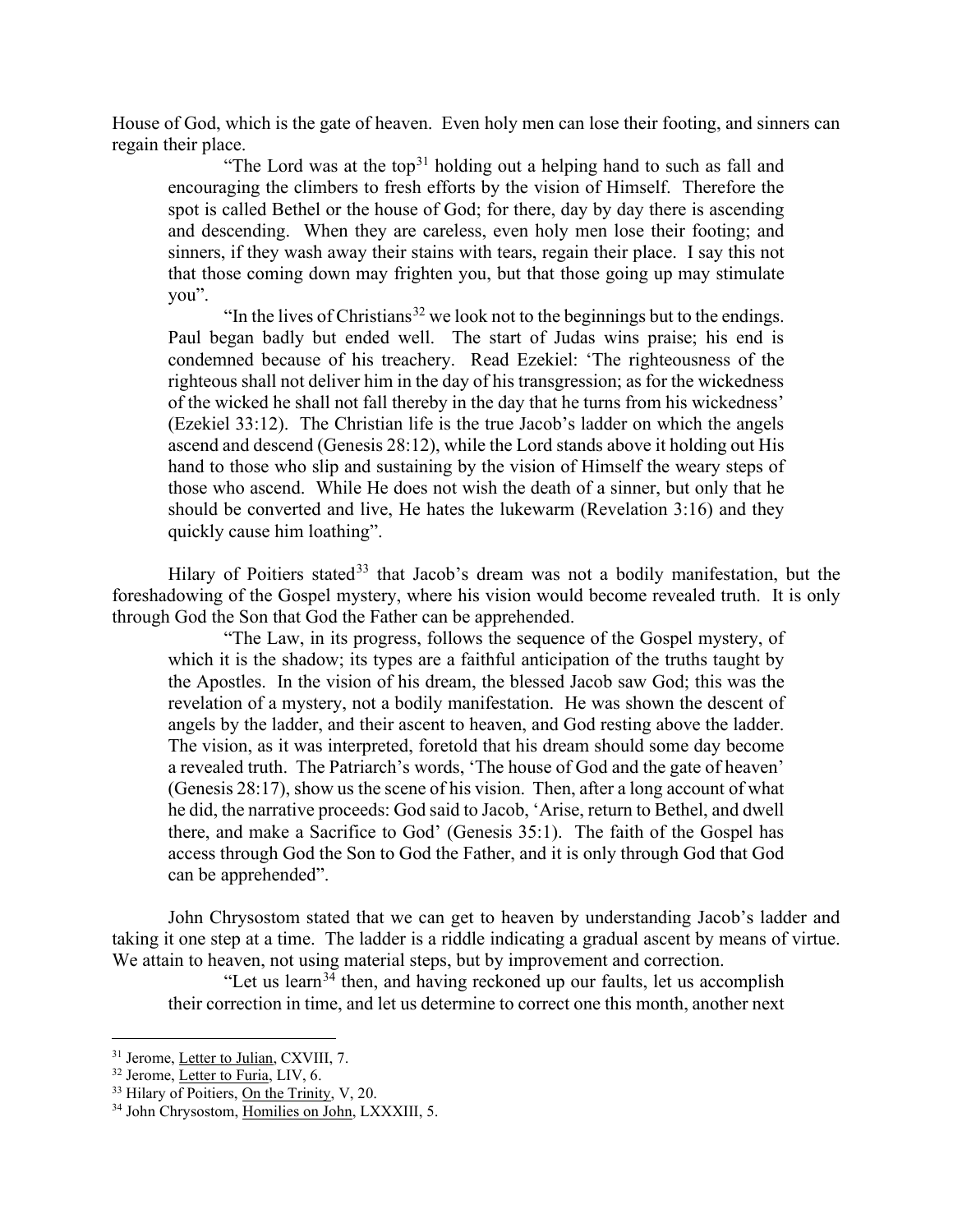month, and a third in that which follows. Mounting as it were by steps, let us get to heaven by a Jacob's ladder. For the ladder seems to me to signify in a riddle by that vision the gradual ascent by means of virtue, by which it is possible for us to ascend from earth to heaven, not using material steps, but improvement and correction of manners. Let us then lay hold on this means of departure and ascent, that having obtained heaven, we may also enjoy all the blessings there".

Chrysostom also stated<sup>[35](#page-9-0)</sup> that upward movement on the ladder results in greater understanding of the mysteries of God, such as the Incarnation. The lower rungs describe the birth of children to barren women in the Old Testament, which foreshadowed the Virgin birth at higher rungs. The lower rungs also speak of a plurality in the Godhead (Genesis 1:26); this foreshadows the Incarnation, where God begot by Himself.

"Even the things of old stood in need of forerunners and types. For as in a ladder, the first step sends on to the second, and from the first it is not possible to step to the fourth. It is not possible to get to the second before the first".

"Observe the signs of signs, and you will discern this in the ladder which Jacob saw. 'The Lord stood at the top, and underneath angels were ascending and descending' (Genesis 28:13). It was prophesied that the Father had a Son; it was necessary this should be believed. We can see this from above, downward, or from beneath, upward. Because He begets without passion<sup>36</sup>, for this reason did she that was barren first bear. It was necessary to be believed, that He begot of Himself. The thing happens obscurely, as in type and shadow, but still it happens, and as it goes on it becomes somehow clearer. A woman is formed out of man alone, and the man remains whole and entire (Genesis 2:21-23). Again, it was necessary there should be some sure sign of the Conception of a Virgin. So the barren bear, not once only, but a second time and a third, and many times (Genesis 21:1-8, 30:22- 23, 1 Samuel 1:11-20). Of His birth of a Virgin, the barren is a type, and she sends the mind forward to faith. This was a type of God being able to beget alone. For if man is required, and birth takes place without him, in a more excellent way, One is begotten by God Himself. There is still another generation, which is a type of the Truth, i.e. ours by the Spirit. Of this again the barren is a type, and the fact that it is not of blood (John 1:13) pertains to the generation from above. The Virgin Mary, as also the types, shows that the generation is to be without passion and that it would proceed from one above".

The Virgin Mary, in her understanding, her enlightenment and her humility illustrated the workings of Jacob's ladder. Just as the ladder connected heaven and earth, so did the Virgin Mary. And just as Jacob saw angels ascending and descending on the ladder, so there was a strong angelic presence around the Lord and His mother everywhere they went. Even Satan recognized this in quoting from the Psalms, "He shall give His angels charge over You (to guard You in all Your ways); in their hands they shall bear You up lest You dash Your foot against a stone" (Psalm 91:11-12). Following this encounter with Satan, angels came and ministered to Jesus (Matthew 4:11).

<span id="page-9-0"></span><sup>35</sup> John Chrysostom, Homilies on Colossians, V, v. 5.

<span id="page-9-1"></span><sup>&</sup>lt;sup>36</sup> For an explanation of this, see Athanasius of Alexandria, Four Discourses Against the Arians, I, viii, 28.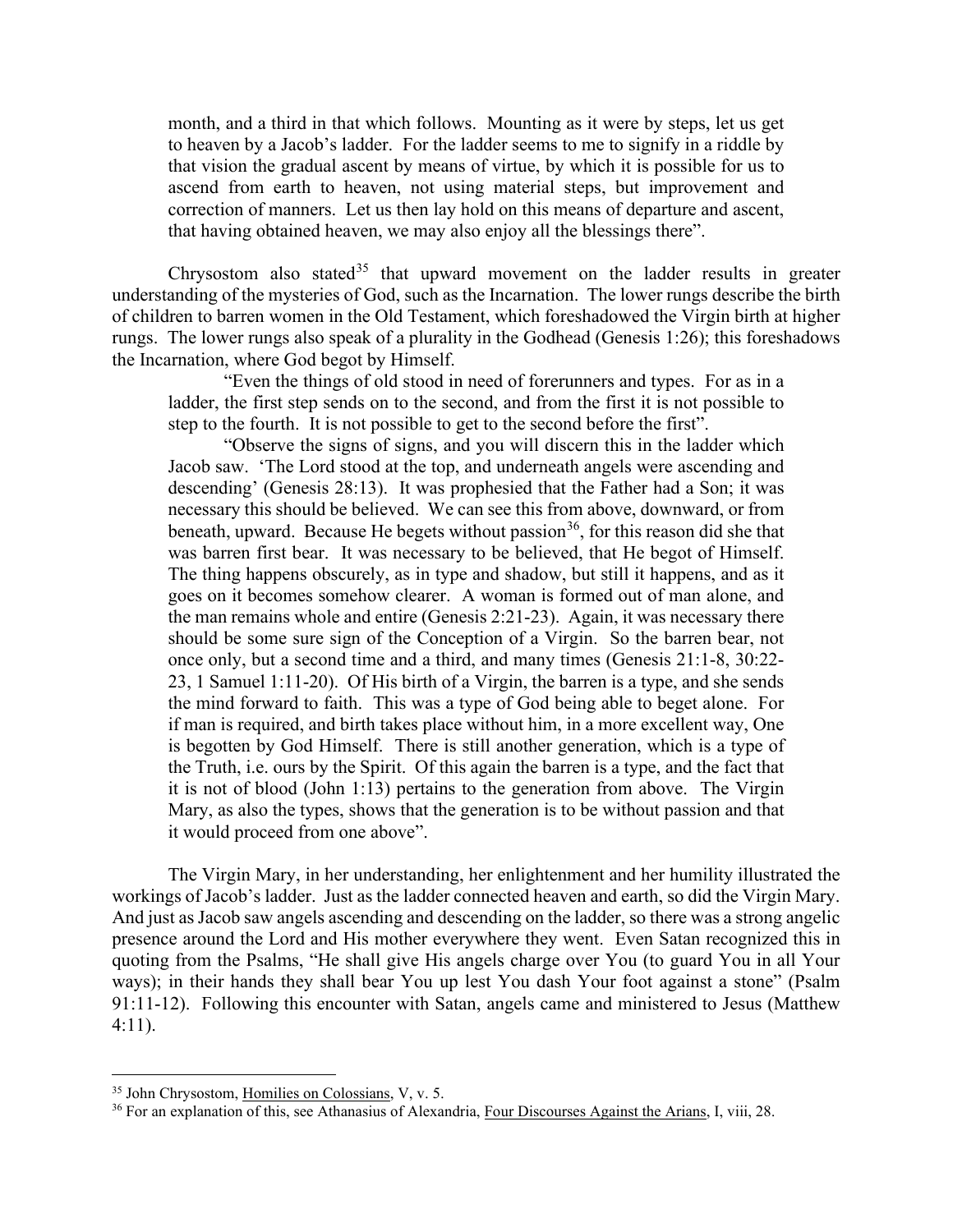Around the Throne of God in heaven, angels continually surround the Lord (Revelation 4). The Tabernacle in the wilderness pictured this. Cherubim were embroidered into the veil (Exodus 26:31, 36:35, 2 Chronicles 3:14) and the Presence of God dwelt between two cherubim on the Ark of the Covenant (Exodus 25:18-22, 37:6-9, 2 Chronicles 10:13). Just because the Lord took up residence on earth in the womb of the Virgin doesn't mean the angels disappeared. For nine months, the House of God was the womb of the Virgin, and heaven and earth met there.

#### **Ezekiel 43:27-44:4: The East Gate**

<span id="page-10-0"></span>This reading is used for the Nativity of Mary, the Annunciation, the Presentation of Mary in the Temple, and the Dormition, and is a little less obvious than the others. Ezekiel's vision took place during the Babylonian captivity (Ezekiel 40:1). Ezekiel saw a vision of some future Temple and he described this Temple at length including its dimensions. This Temple was to be "the place of My Throne and the place of the soles of My feet where I will dwell among the sons of Israel forever" (Ezekiel 43:7). Ezra and Nehemiah did not incorporate these dimensions into the Temple that they rebuilt after the captivity (Ezra 7:1-3), and neither did King Herod incorporate them into his reconstruction beginning about 20 BC. In fact, there is not even adequate room on the "Temple Mount" in Jerusalem to accommodate the dimensions given to Ezekiel<sup>37</sup>. So the imagery in Ezekiel's vision must refer to something else.

The parable used for these feast days only addresses the East Gate of the Temple, which in Herod's Temple was the only gate into the Temple area. The East Gate opened onto the Garden of Gethsemane, the Kidron Valley, and the Mount of Olives. In Ezekiel's vision, the Glory of the Lord came into the house by the East Gate (Ezekiel 43:4). Ezekiel was told, "This gate shall be shut; it shall not be opened, and no one shall enter by it, for the Lord God of Israel has entered by it; therefore it shall be shut" (Ezekiel 44:2). The question about this passage is when was the East Gate permanently shut? There is no record of this occurring during or after the time of Christ; and "the Glory of the Lord" is unlikely to refer to anyone else.

The East Gate in Ezekiel's vision speaks of the Incarnation, where the East Gate represented the womb of the Virgin Mary. And as the East Gate was shut in Ezekiel's vision, so the Virgin Mary remained a virgin her entire life according to her vow and the vow of her parents. Jerome stated<sup>[38](#page-10-2)</sup> this very emphatically. She is the East Gate through whom God entered at the Incarnation, and through whom He was born as a man. As the East Gate, she reveals the Presence of God.

"Christ Himself is a virgin; and His mother is also a virgin; though she is His mother, she is a virgin still. Jesus has entered in through the closed doors, and in His sepulcher no man is laid either before Him or after Him (John 19:41). Mary is 'a garden enclosed, a fountain sealed' (Song of Solomon 4:12), and that fountain flows from the House of the Lord (Joel 3:18) to water the Valley of Acacias. She is the East Gate, always shut (Ezekiel 44:1-3) and always shining, and either concealing or revealing the Holy of Holies. Through her 'the Sun of Righteousness' (Malachi 4:2), our 'high priest after the order of Melchizedek' (Hebrew 5:10), goes in and out. Let my critics explain to me how Jesus can have entered in through closed doors when He allowed His hands and His side to be

<span id="page-10-1"></span><sup>&</sup>lt;sup>37</sup> See Keil and Delitzsch, Commentary on the Old Testament, Volume 9, p. 392.

<span id="page-10-2"></span><sup>38</sup> Jerome, Letters, XLVIII, 21.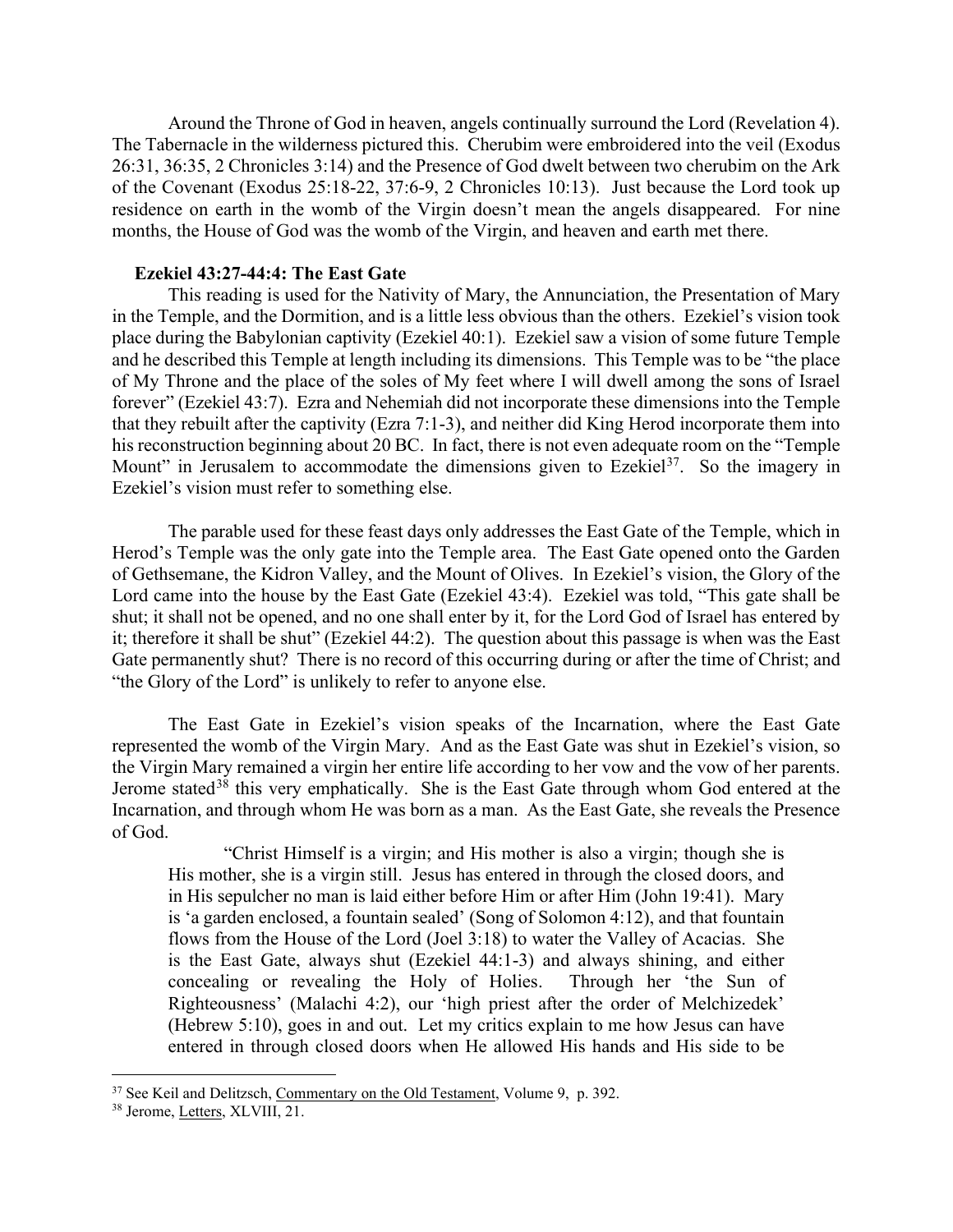handled. He showed that He had bones and flesh (John 20:19-27), thus proving that His was a true body and no mere phantom of one. Similarly, I will explain how the holy Mary can be at once a mother and a virgin. She was a mother before she was wedded; she remained a virgin after bearing her Son. Therefore, the virgin Christ and the virgin Mary have dedicated in themselves the first fruits of virginity for both sexes. The Apostles have either been virgins or, though married, have lived celibate lives".

John Cassian, quoting the writings of Jerome, concurred<sup>[39](#page-11-0)</sup> that the Virgin Mary is the East Gate spoken of by Ezekiel. Cassian also connected the writings of Solomon on Wisdom building a house to the Incarnation.

"Jerome, the Teacher of the Catholics, whose writings shine like divine lamps throughout the whole world, says<sup>[40](#page-11-1)</sup> in his book to Eustochium: 'For our salvation the Son of God is made the Son of Man. Nine months He awaits His birth in the womb, undergoes the most revolting conditions, and comes forth covered with blood, to be swathed in rags and covered with caresses. He who shuts up the world in His fist is contained in the narrow limits of a manger'. Again in his commentary on Isaiah: 'For the Lord of hosts, who is the King of glory, Himself descended into the Virgin's womb, and entered in and went forth from the East Gate which is always shut' (Ezekiel 44:2). Of whom Gabriel says to the Virgin: 'The Holy Spirit shall come upon you, and the power of the Most High shall overshadow you. Therefore that holy thing which shall be born of you shall be called the Son of God' (Luke 1:35). And in Proverbs: 'Wisdom has built herself a house' (Proverbs 9:1). Compare this with your doctrine or rather your blasphemy, in which you assert that God is the Creator of the months, and was not an offspring of nine months. For Jerome, a man of the greatest knowledge and also of the most pure and approved doctrine, says that He waited nine months in the womb to be born. Whoever admits that the Son of God is the offspring of the Virgin, admits that He is the offspring of nine months".

<span id="page-11-0"></span><sup>&</sup>lt;sup>39</sup> John Cassian, Seven Books on the Incarnation, VII, 26.

<span id="page-11-1"></span><sup>40</sup> Jerome, Letters, XXII, 39.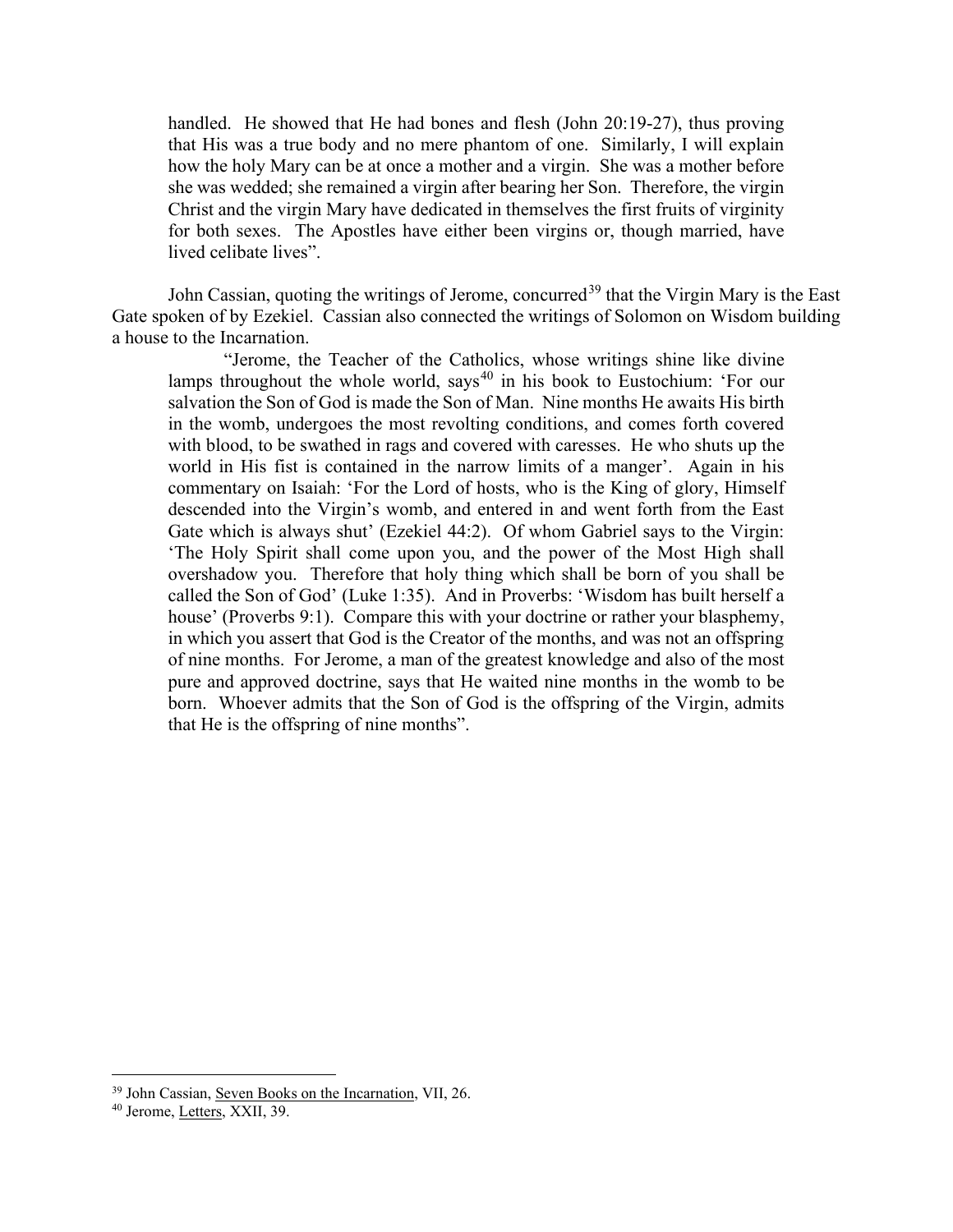### *The Wisdom of God in a Mystery Mary: a Model of Humility*

#### **Revision C**

#### <span id="page-12-0"></span>**Epistle: Philippians 2:5-11**

The Epistle lesson used for the Nativity of Mary and the Dormition is Philippians 2:5-11. In this passage, Paul was encouraging the Philippians to be like Christ who, although exalted in heaven as God, "made Himself of no reputation, taking the form of a slave (in the Incarnation) and coming in the likeness of men" (Philippians 2:7). Not just this, but then "He humbled Himself and became obedient to the point of death, even the death of the cross" (Philippians 2:8). We see His humility aptly illustrated in the Garden of Gethsemane when Peter cut off the ear of the high priest's servant trying to defend Jesus. Jesus rebuked Peter saying, "Do you think I cannot now pray to My Father and He will provide Me with more than twelve legions of angels?" (Matthew 26:53). This was truly humbling Himself to the point of death on the cross. He didn't have to do that, but chose to do so for our sake.

And as a result, God has highly exalted Him "that at the Name of Jesus every knee should bow, of those in heaven, and of those on earth, and of those under the earth" (Philippians 2:10). Jesus spoke of the Cross as being His glorification; he compared it to a grain of wheat falling into the ground, dying and producing much grain (John 12:23-24). This glorification, of course, refers to His humanity; He has always been glorified in His Deity.

Mary's humility, like that of her Son is illustrated in the Matins Gospel for the Nativity, the Presentation of Mary in the Temple, the Annunciation and the Dormition (Luke 1:39-49, 56). This text describes Mary's visit to Elizabeth, the mother of John the Baptist, after the Annunciation. This reading and Gabriel's greeting to Mary preceding the Matins Gospel illustrate Mary's deep humility.

John Chrysostom spoke<sup>[41](#page-12-1)</sup> of true humility by taking the example of Christ, who laid aside the glory He had with the Father, took on flesh and suffered an accursed death for those He loved.

"I consider it more desirable to suffer evil for Christ's sake, than to receive honor at Christ's hands<sup>[42](#page-12-2)</sup>. This is transcendent honor, this is glory that surpasses all things. If He Himself, who became a servant for my sake, and 'emptied' His glory (Philippians 2:7), thought Himself truly in glory, when He was crucified for my sake, what can I not endure? For hear His own words: 'Father, glorify Your Son' (John 17:1). What is this You are saying? You are being led to the cross with thieves and grave robbers; You endure the death of the accursed; You are about to be spit upon and punched; and You call this glory? Yes, He says, for I suffer these things for My beloved ones, and I count these things altogether glory. He who loved the miserable and wretched calls this glory, not to be on the throne

<span id="page-12-1"></span><sup>41</sup> John Chrysostom, Homilies on Ephesians, VIII.

<span id="page-12-2"></span> $42$  This is something to pause and reflect about. In Christian circles today, people tend to magnify their ministry, which is an honor that they have received from God. Rarely does anyone in Christian circles today speak of a desireability to suffer evil for Christ's sake.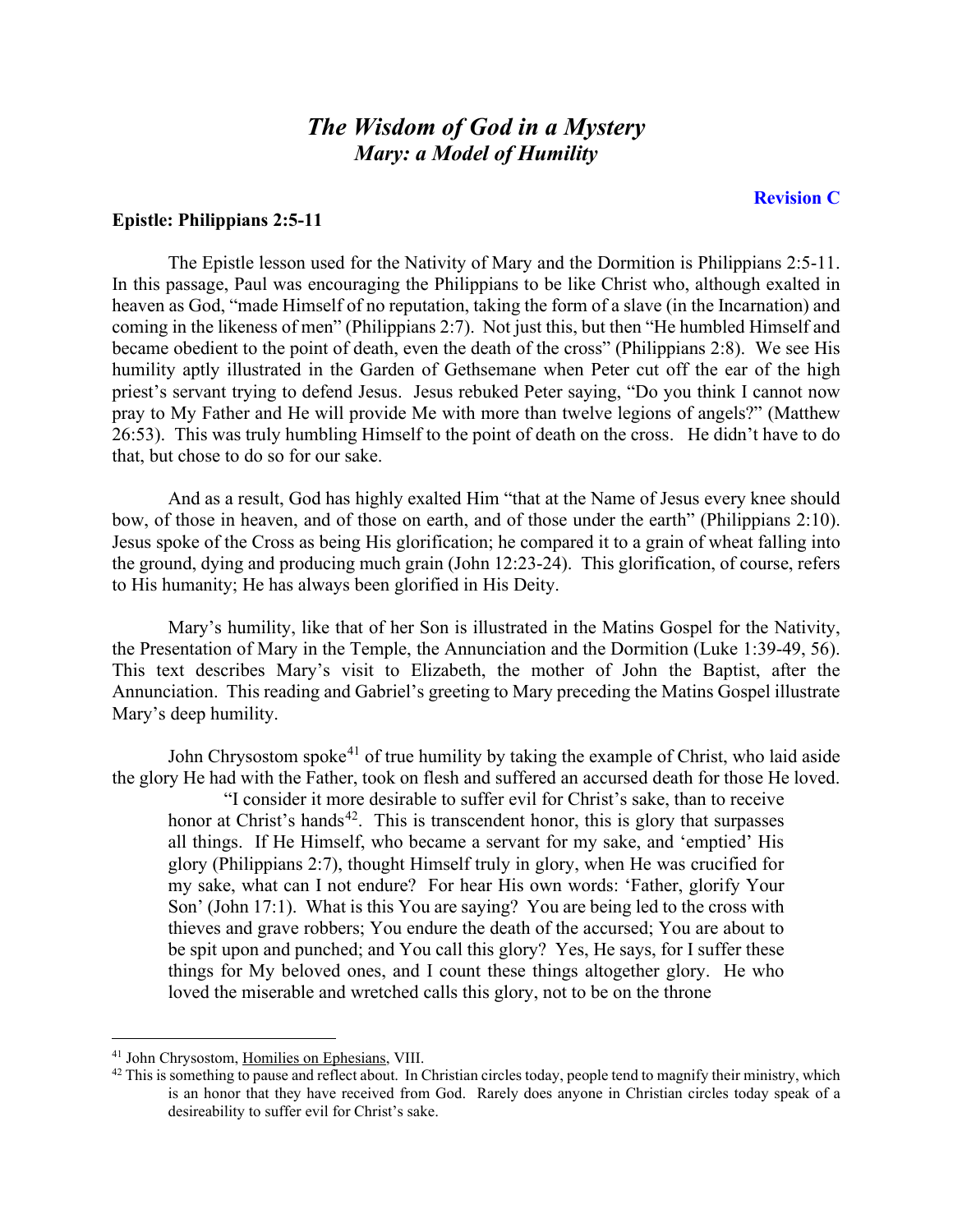Copyright  $\circ$  Mark Kern 2005

of His Father, nor in His Father's glory, but in dishonor. If this was His glory, and if this He set before the other; much more ought I to regard these things as glory".

Clement of Alexandria wrote<sup>[43](#page-13-0)</sup> that true beauty comes when the flesh takes its proper place as a servant to the soul. This is true humility, and is illustrated by the Lord's emptying Himself.

"The flesh is a slave to the soul, as Paul testifies; how can anyone with any reason adorn the handmaid like a pimp? For that which is of flesh has the form of a servant. Paul says, speaking of the Lord, 'He emptied Himself, taking the form of a servant' (Philippians 2:7), calling the outward man a servant, prior to the Lord wearing flesh. But the compassionate God Himself set the flesh free, released it from destruction and from bitter and deadly bondage, endowed it with incorruptibility, and arrayed the flesh in immortality, the holy embellishment of eternity".

John Chrysostom commented<sup>[44](#page-13-1)</sup> on Paul's words to Timothy, where he said that the proud might be knowledgeable, but actually know nothing (1 Timothy 6:4). Everything we have, we received from God, not from ourselves.

"He that knows the doctrines of godliness is also the most disposed to moderation. An inflammation of arrogance in the body comes from pride in the soul. And as we do not say that the inflamed part of the body is sound, so neither do we consider the arrogant to be sound. It is possible then to be knowing, and yet to know nothing. For he that doesn't know what he ought to know, knows nothing. And that pride arises from knowing nothing is clear from this: Christ 'made Himself of no reputation' (Philippians 2:7); he therefore who knows this will not be high-minded. Man has nothing except from God; therefore he will not be highminded. 'And what do you have that you did not receive? Now if you did indeed receive *it*, why do you boast as if you had not received it?"" (1 Corinthians 4:7)

Gregory the Great wrote<sup>[45](#page-13-2)</sup> to Shepherds in the Church about how best to admonish those under them whether they are humble or haughty. To the humble, like the Virgin Mary, he suggested that the Shepherds emphasize how true the excellence of humility is. To the haughty he suggested that they consider how their temporal glory is as nothing, and even when embracing it they don't hold it. Gregory set his suggestions in a series of contrasts; following are his admonitions for the humble:

- Let the humble hear how eternal are the things that they long for, how transitory the things that they despise.
- Let the humble hear from the authoritative voice of the Truth. 'Everyone that humbles himself shall be exalted (Luke 18:14).
- Let the humble hear, 'Humility goes before glory' (Proverbs 16:18 LXX).
- Let the humble hear, 'Unto whom shall I have respect, but to him that is humble and quiet, and that trembles at my words' (Isaiah 66:2 LXX)?
- Let the humble hear, 'God has respect for the things that are humble' (Psalm 138:6 LXX).

<span id="page-13-0"></span><sup>43</sup> Clement of Alexandria, The Instructor, III, 1.

<span id="page-13-1"></span><sup>&</sup>lt;sup>44</sup> John Chrysostom, Homilies on 1 Timothy, XVII.

<span id="page-13-2"></span><sup>45</sup> Gregory the Great, The Book of Pastoral Rule, III, 17.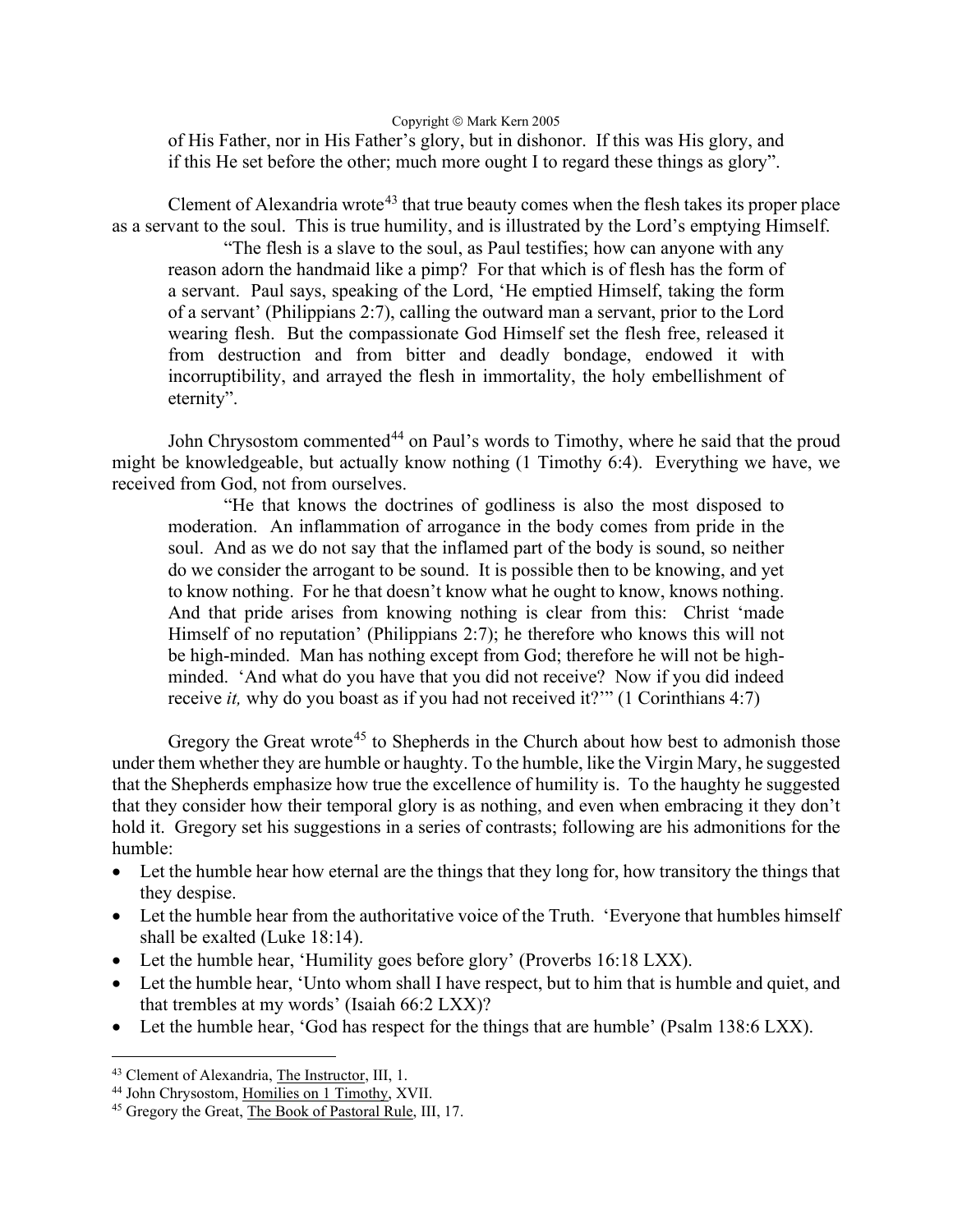- Let the humble hear, 'That the Son of Man did not come to be served, but to serve' (Matthew 20:28).
- Let the humble hear, that 'Our Redeemer humbled himself, being made obedient even unto death' (Philippians 2:8).
- The pride of the devil became the occasion of our perdition, and the humility of God has been found the argument for our redemption. For our enemy, having been created among all things, desired to appear exalted above all things; but our Redeemer, remaining great above all things, desired to become little among all things.
- Let the humble be told that, when they abase themselves, they ascend to the likeness of God.

What, then, is more debased than haughtiness? And what is more sublime than humility, which, while it depresses itself to the lowest, joins itself to its Maker who remains above the highest?

#### <span id="page-14-0"></span>**The Matins Gospel: Luke 1:39-49, 56**

Mary's humility, like that of her Son is illustrated in the Matins Gospel for the Nativity, which is also used for the Presentation of Mary in the Temple, the Annunciation and the Dormition (Luke 1:39-49, 56). This text describes Mary's visit to Elizabeth, the mother of John the Baptist, after the Annunciation. This reading and Gabriel's greeting to Mary preceding the Matins Gospel illustrate Mary's deep humility.

In the Annunciation, Gabriel's words: "Rejoice, highly graced one" (Luke 1:28) and "you have found grace with God" (Luke 1:30) indicate a very special honor<sup>[46](#page-14-1)</sup> to Mary. If we compare this to Gabriel's announcement to Zachariah regarding the birth of John, Gabriel did not call Zachariah "highly graced". And yet it was quite an honor to be the father of John the Baptist - whom Christ called the greatest of the prophets (Luke 7:28). Mary's response to Gabriel's announcement was a very humble statement, "Behold the slave (female) of the Lord! Let it be to me according to your word" (Luke 1:38). An archangel had just given her accolades unprecedented in human history (and she knew it!!) yet she still referred to herself as a slave!!!

As Mary arrived at Elizabeth's house following the Annunciation, Elizabeth, in the spirit, spoke with a loud voice, "Blessed are you among women and blessed is the fruit of your womb! But why is this granted to me that the mother of my Lord should come to me?" (Luke 1:42-43). Elizabeth recognized that Mary was pregnant with the Son of God and therefore "highly graced". This Elizabeth recognized even though Mary was in her first week of pregnancy.

But Mary's reaction was one of great humility, both to Gabriel and to Elizabeth. To Gabriel, Mary merely replied, "Behold the maidservant (i.e. female slave) of the Lord! Let it be to me according to your word" (Luke 1:38). To Elizabeth, Mary replied, "My soul magnifies the Lord, and my spirit has rejoiced in God my Savior. For He has regarded the lowly state of His maidservant (i.e. female slave), for behold, henceforth all generations will call me blessed (Luke 1:46-48).

<span id="page-14-1"></span><sup>46</sup> The word "grace" and "graced" is the Greek word *charis* and is translated "grace" everywhere else in the New Testament, but often not translated so here.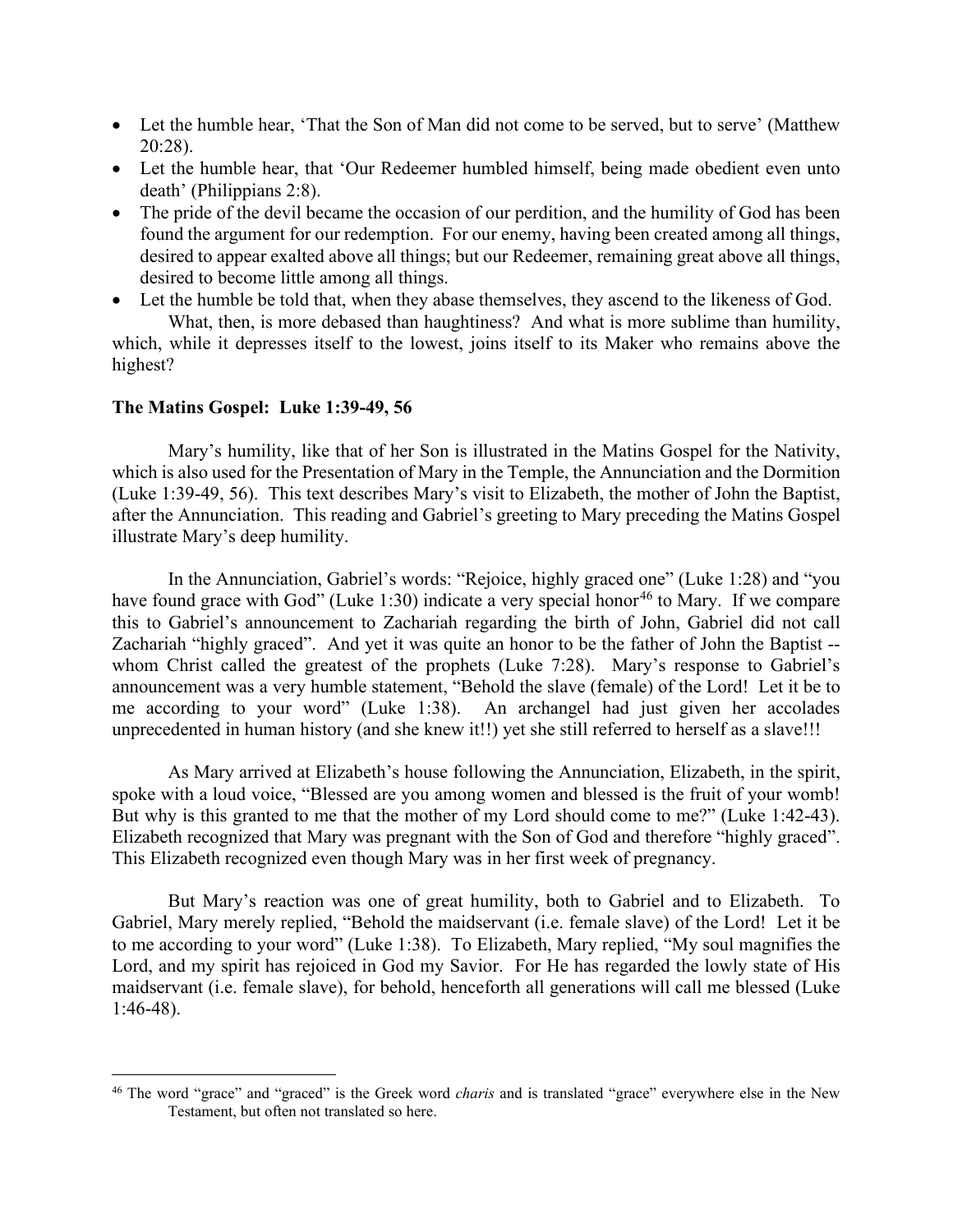Even though she was so "highly graced" for bearing the Son of God, Mary never sought to exalt herself during her life. She was always content to stay in the background, praying, while the Twelve and others got all the recognition. This is a very good example for us: the only person who was ever called "highly graced" by God never sought recognition for herself. This is quite a contrast to attitudes today where it is fashionable to be arrogant and obnoxious and to revile anything that isn't easily understood.

#### <span id="page-15-0"></span>**Gospel: Luke 10:38-42, 11:27-28**

#### **Mary of Bethany Sits at Jesus' Feet**

<span id="page-15-1"></span>This Gospel lesson is used for the Nativity of Mary, the Presentation of Mary in the Temple and the Dormition. The first part is the account of Mary and Martha when Jesus was invited to their house for dinner. Both Mary and Martha were among the eight "Myrrh-Bearing Women" at the Cross and at the Tomb. They were rather wealthy and helped finance Jesus' public ministry along with Mary Magdalene, Joanna and Susanna and the others (Luke 8:3). We see examples of their wealth in several ways:

- 1. Mary's ability to afford oil of spikenard worth 300 denarii (i.e. 300 days' wages for a laborer) to pour on Jesus (Mark 14:3-5; John 11:1-2, 12:1-3).
- 2. Lazarus' funeral including the burial wrappings, a new tomb and prominent people in attendance (John 11:35-46). Common folk couldn't afford a funeral like this and were buried much more simply.
- 3. The size of the house that they lived in. When Martha welcomed Jesus into her house (Luke 10:38), Jesus was traveling with the Twelve and most of the Seventy, including some of their wives and children. The same situation occurred when Lazarus died and many of the Jewish leaders came to the funeral (John 11:19). The house was large enough to accommodate a large cwowd.

The dinner at Mary and Martha's took place in late 29 AD, or just a few months before the Crucifixion. Mary and Martha had been traveling with Jesus and helping to finance His ministry for several years at this time. During that time, it would have been their role to work in the background providing meals and accommodations for Jesus, the Twelve, the Seventy, etc. In this account, Martha was busy doing all the things she had been doing these last few years (Luke 10:40), but Mary took time out to sit at Jesus' feet and listen (Luke 10:39).

The work carried out by the Myrrh-Bearing Women was a humble but necessary work. Martha reminded Mary that she needed to do her part and she even asked Jesus to back her up (Luke 10:40). Jesus replied by saying, "Martha, Martha, you are worried and troubled about many things. But one thing is needed, and Mary has chosen that good part, which will not be taken away from her" (Luke 10:41-42). Martha had become somewhat arrogant in her preoccupation with serving; Mary had maintained her humble focus on doing the Lord's Will. The serving really didn't need to get done right away. The Lord could always have broken loaves and fish and fed the Seventy as He did the 5,000.

This Gospel lesson is used for feast days involving the Virgin Mary even though the person involved is Mary of Bethany. Mary of Bethany in this account illustrates the personality of the Virgin Mary: maintaining a quiet, cheerful devotion and concentrating on the things of God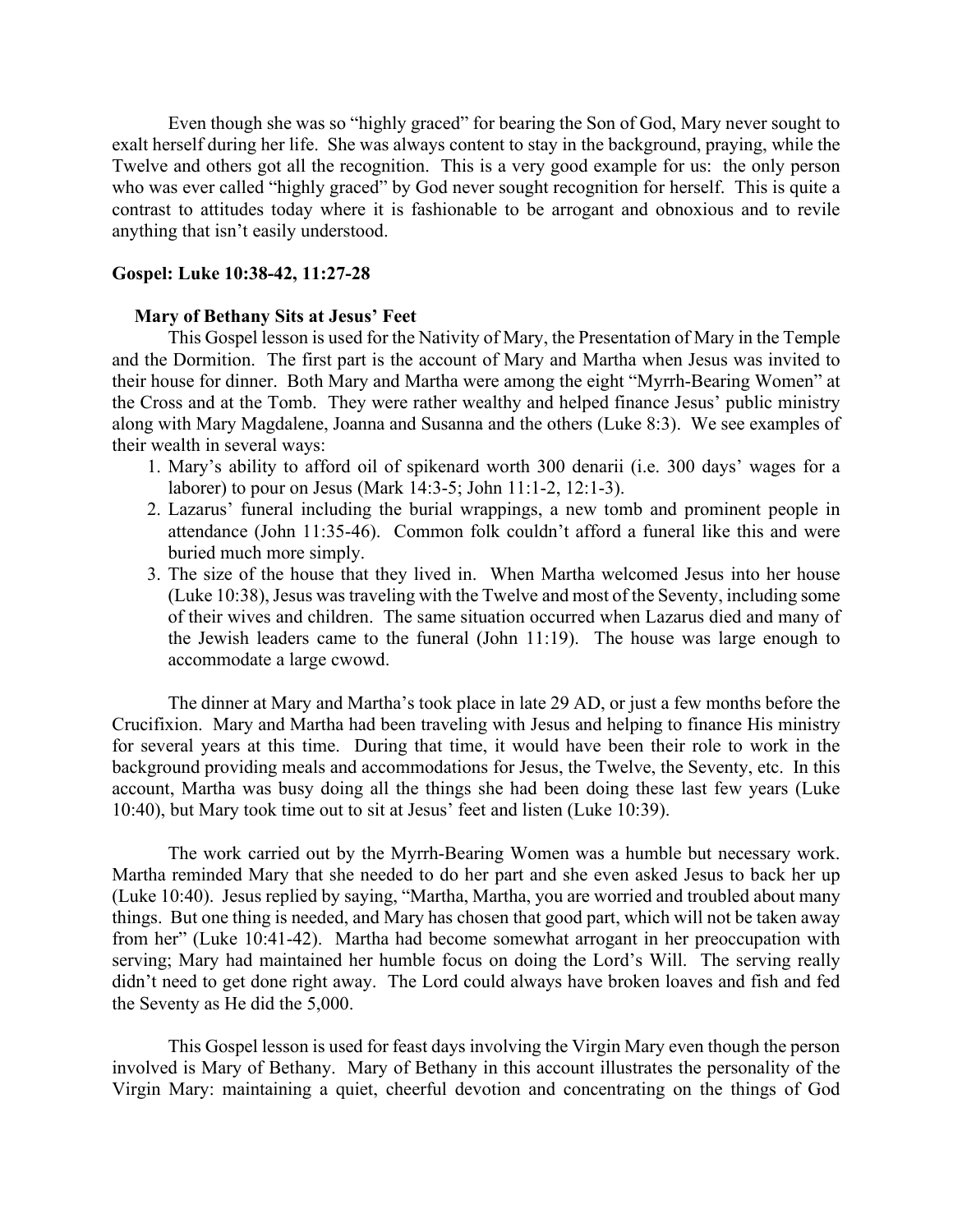without getting overly concerned about material things. And this is also a good lesson for us: hearing the Lord's Word is the most important part of our lives and this won't be taken away from us.Positions of leadership may come to an end, but hearing the Lord's voice goes on forever.

#### **Mary of Bethany's Effort in Perspective**

<span id="page-16-0"></span>John Cassian compared<sup>[47](#page-16-1)</sup> Mary of Bethany sitting at Jesus' feet and leaving hospitality aside to useful alloys such as bronze that are outshined by silver and gold. The things of this world are useful to lead us to eternal life and to see the invisible things of God. But even these can be put aside when compared to the things of the world to come, which Mary was considering.

"What is that one thing which is so incomparably above those great and innumerable good things that it alone should be acquired? Doubtless it is that truly good part, which is described by the Lord, when Mary disregarded the duties of hospitality and courtesy and chose it. Contemplation then, i.e., meditation on God, is the one thing, the value of which all the merits of our righteous acts, all our aims at virtue come short of. But as, for example, the alloys, which are considered useful and worthwhile, become worthless when silver is taken into account. And the value of silver disappears in comparison with gold, and gold itself is disregarded when compared with precious stones. So all those merits of holiness, although they are not merely good and useful for the present life, but also secure the gift of eternity, yet if they are compared with the merit of Divine contemplation, will be considered trifling and fit to be sold. The Scripture declares all things, which were created by God, 'And behold everything that God had made was very good' (Genesis 1:31). And again, 'The things that God has made are all good in their season' (Ecclesiasticus 39:16). These things, in the present time, are termed not simply good, but emphatically 'very good'. They are convenient for us for purposes of life, or for remedies for the body, or because they enable us 'to see the invisible things of God from the creatures of the world, being understood by the things that are made, even His eternal power and Godhead' (Romans 1:20). Yet none of these things will keep the name of good if they are regarded in the light of that world to come".

Cassian continued<sup>[48](#page-16-2)</sup> to say that our effort should be to aspire to cleave to God and to heavenly things. Whatever is alien to this should take second place. The case of Mary and Martha is a good illustration of this. Martha was performing a sacred service in serving the Lord and His disciples, but Mary still chose the better part.

"Mary was intent only on spiritual instruction, and the Lord showed her to have chosen the better part, and one, which should not be taken away from her. Martha was toiling with pious care, and was encumbered about her service, seeing that she was insufficient for such service. She asked for the help of her sister from the Lord; certainly it was to worthy work, and to a praiseworthy service that she summoned her. The Lord made the chief good consist in meditation, in divine contemplation. We see that all other virtues are in second place, even though we admit that they are necessary, and useful, and excellent, because they are all performed for the sake of this one thing. 'Mary chose the good part, which shall

<span id="page-16-1"></span><sup>47</sup> John Cassian, Third Conference of Abbot Theonas, III, xxiii, 3.

<span id="page-16-2"></span><sup>48</sup> John Cassian, First Conference of Abbot Moses, I, i, 8.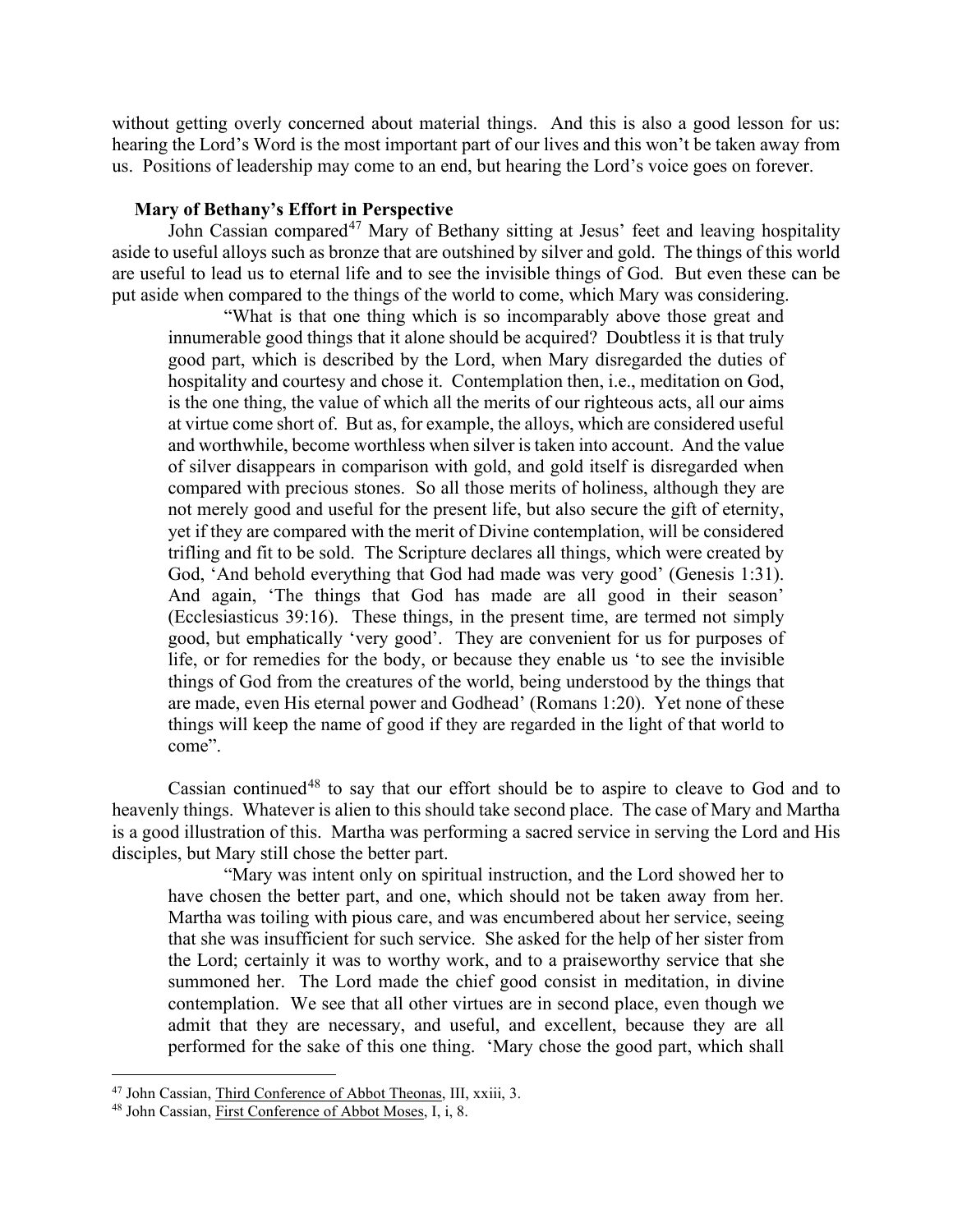not be taken away from her', and this must be more carefully considered. Although He says nothing of Martha, and certainly does not appear to blame her, yet in praising the one, He implies that the other is inferior. Martha's portion can be taken away, for a bodily ministry cannot last forever, but one's desire can never have an end".

Jerome stated<sup>[49](#page-17-0)</sup> that we should prefer the food for the soul to the food for the body and not seek the burden of the world. In this way, we will become daughters of the heavenly Jerusalem.

"See how the example of Mary sitting at the feet of the Lord is set before the zealous Martha. In her anxiety to be hospitable Martha was preparing a meal for the Lord and His disciples; yet Jesus said, 'Martha, Martha, you are careful and troubled about many things. But few things are needful except one. And Mary has chosen that good part which shall not be taken away from her' (Luke 10:41-42). Be then like Mary; prefer the food of the soul to that of the body. Leave it to your sisters to run to and fro and to seek how they may fitly welcome Christ. But you, having once for all cast away the burden of the world, sit at the Lord's feet and say: 'I have found him whom my soul loves; I will hold him, I will not let him go' (Song of Solomon 3:4). And He will answer: 'My dove, my undefiled one; she is the only one of her mother, she is the choice one of her that bore her' (Song of Solomon 6:8). Now the mother of whom this is said is the heavenly Jerusalem" (Galatians 4:26).

Clement of Alexandria compared<sup>[50](#page-17-1)</sup> the rich young (synagogue) ruler, who had kept the Mosaic Law his whole life, with the busy-ness of Martha in serving the Lord. Martha's effort was good and noble, but there is a higher ideal. One thing the ruler lacked, which endures, which is now above the Law, which the Law doesn't give, which the Law doesn't contain, which is the choice of those who live.

"He who had fulfilled all the demands of the law from his youth, and had gloried in what was magnificent, was not able to complete the whole with this one thing, which was specially required by Christ, so as to receive the eternal life which he desired. But he departed displeased, vexed at the commandment of life. He did not truly wish life, but aimed at the mere reputation of having made the good choice. And he was capable of busying himself about many things; but the one thing, the work of life, he was powerless and unable to accomplish. Such was what the Lord said to Martha, who was occupied with many things, and distracted with serving. She blamed her sister, because she set herself at His feet, devoting her time to learning. So also He bid the young ruler to leave his busy life, and cling to Him, adhering to the grace of Him, who offered everlasting life".

Gregory the Great spoke<sup>[51](#page-17-2)</sup> of times in his life when he felt like Martha due to his responsibilities as Bishop of Rome. He longed to get back to sitting at Jesus' feet like Mary, but the needs of his people kept him away. He felt that there is false glory, even for good leaders within the Church, which can empty us of true glory.

<span id="page-17-0"></span><sup>49</sup> Jerome, Letter to Eustochium, XXII, 24.

<span id="page-17-1"></span><sup>&</sup>lt;sup>50</sup> Clement of Alexandria, Salvation of the Rich Man, 10.

<span id="page-17-2"></span><sup>&</sup>lt;sup>51</sup> Gregory the Great, Epistle to Theoctista, I, 5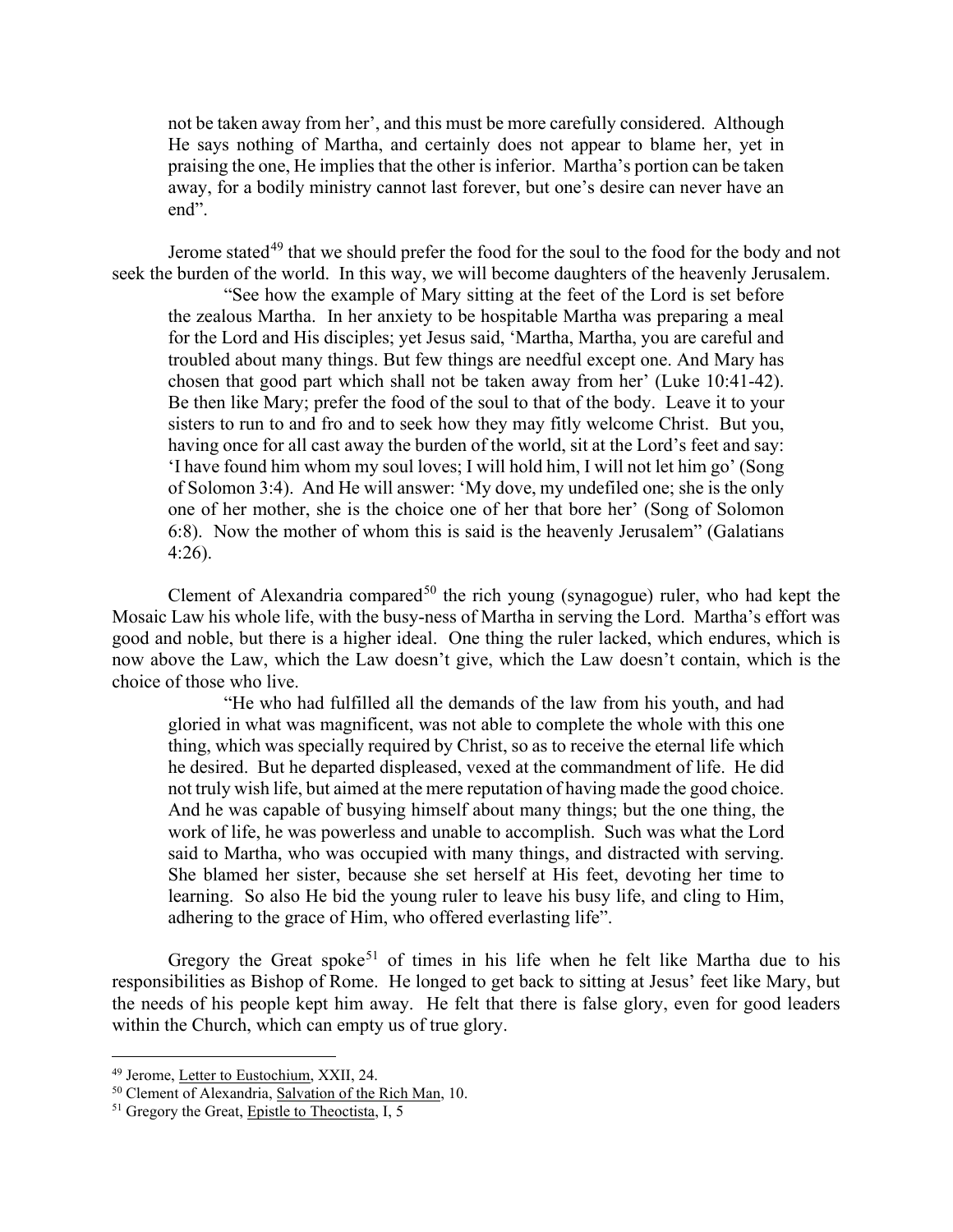"Even though I have no fears for myself, I am greatly afraid for those who have been committed to me. On every side I am tossed by the waves of business, and sunk by storms, so that I may truly say, I am come into the depth of the sea, and the storm has overwhelmed me (Psalm 69:2 LXX). After business I long to return to my heart; but, driven away by vain tumults of thoughts, I am unable to return. Because of this, that which is within me is made to be far from me, so that I cannot obey the prophetic voice, which says, 'Return in your heart, transgressors' (Isaiah 46:8 LXX). But, pressed by foolish thoughts, I am impelled only to exclaim, 'My heart has failed me' (Psalm 40:12). I have loved the beauty of the contemplative life as a Rachel, barren, but keen of sight and fair (Genesis 29), who, though in her quietude she is less fertile, yet sees the light more keenly. But, Leah has been coupled with me in the night, that is, the active life; fruitful, but tendereyed; seeing less, but bringing forth more. I have longed to sit at the feet of the Lord with Mary, to take in the words of His mouth. But I am compelled to serve with Martha in external affairs, to be careful and troubled about many things (Luke 10:39-41). A legion of demons having been cast out of me, I wished to forget those whom I had known, and to rest at the feet of the Savior. Yet it is said to me, so as to compel me against my will, 'Return to your house, and declare what great things the Lord has done for you' (Mark 5:19). But who in the midst of so many earthly cares can preach the wondrous works of God? It is already difficult for me even to call them to mind. Pressed as I am in this office of dignity by a crowd of secular occupations, I see myself to be of those of whom it is written, 'While they were being raised up you cast them down' (Psalm 73:18 LXX). For he did not say, 'You cast them down after they had been raised up, but while they were being raised up; because all bad men fall inwardly, while through the support of temporal dignity they seem outwardly to rise. Therefore their very raising up is their fall, because they are emptied of true glory, while they rely on false glory".

#### **Blessed Are Those Who Hear the Word and Keep It**

<span id="page-18-0"></span>The second part of the Gospel lesson involves a brief answer Jesus made to a comment from someone in the crowd. Jesus had just taught His followers to pray using the Lord's Prayer, explaining how our Heavenly Father is a good father (Luke 11:2-13). Following this, Jesus cast a demon out of a person who was demon-possessed, blind and mute. When the formerly possessed person then saw and spoke, the multitudes marveled and said, "Could this be the Son of David?" (Matthew 12:22-24, Luke 11:14-16) The Pharisees, however, ridiculed Jesus by saying that He cast out demons by Beelzebub, the ruler of the demons. Jesus then proceeded to debunk this claim by showing that Satan's kingdom would be divided against itself if their claims were true.

Following this debunking, a woman in the crowd raised her voice and said to Jesus, "Blessed is the womb that bore You and the breasts which nursed You!" Jesus replied, "More than that; blessed are those who hear the Word of God and keep it" (Luke 11:27-28).

The setting for the woman's comments about Mary's blessedness was probably the approach of Mary with some family members. Tertullian suggested<sup>[52](#page-18-1)</sup> this, where Mary and some

<span id="page-18-1"></span><sup>&</sup>lt;sup>52</sup> Tertullian, Five Books Against Marcion, II, ii, 3, 11.

Tertullian, On the Flesh of Christ, II, v, 7.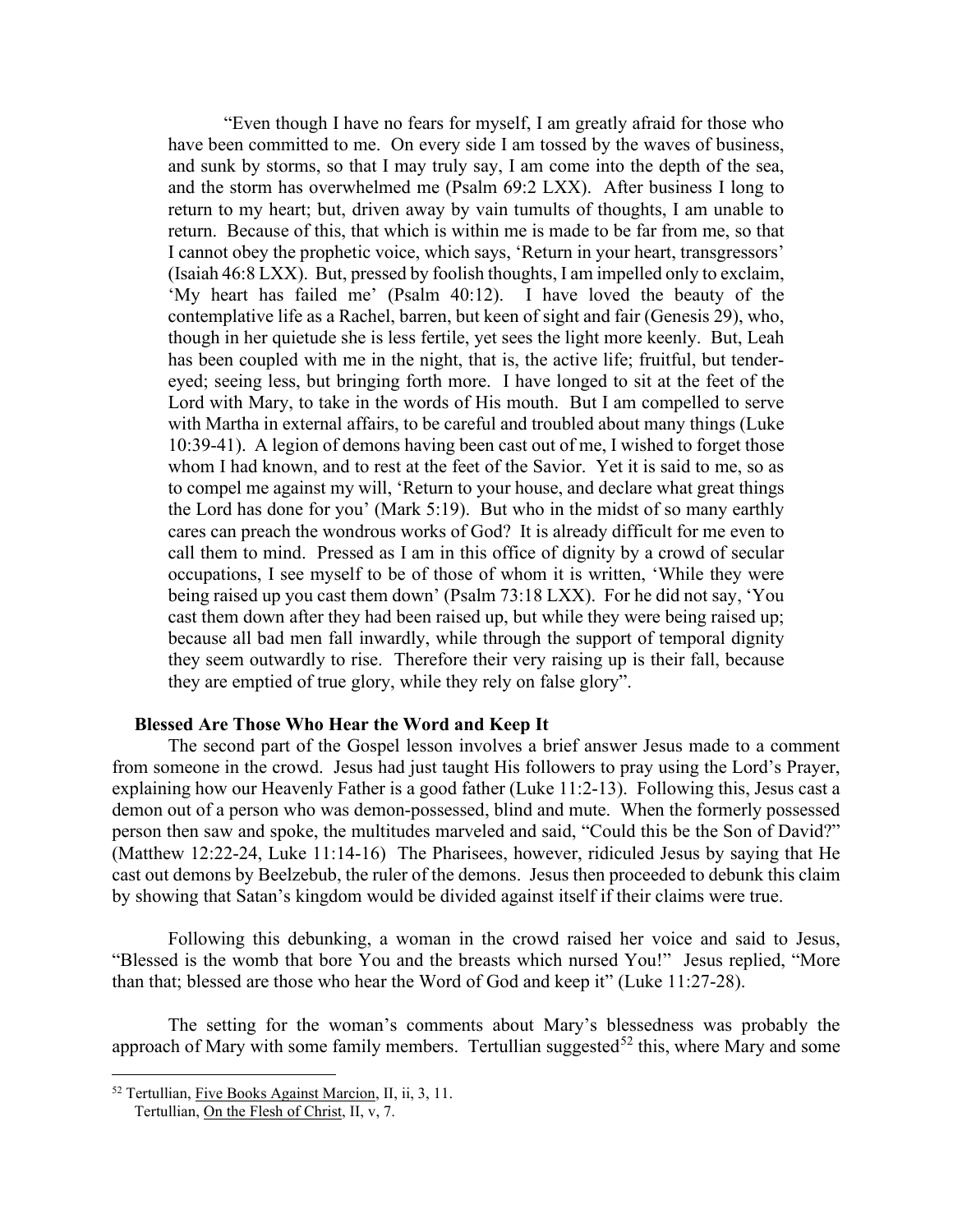of Jesus' relatives were standing outside or approaching. Just who was approaching is not clear, since Jude, of the Twelve, was now traveling with Jesus and had already been sent out two-by-two with the Twelve about 7 months earlier (Luke 9:1-6). Joseph Barsabas (Acts 1:23, 15:22, 32), of the Seventy, was also now traveling with Jesus and had been sent out two-by-two with the Seventy about two months earlier (Luke 10:1-20). James, the Lord's brother (Galatians 1:19), had been devoted to Jesus since His birth, and was also traveling with Him.

In a similar setting over a year earlier, Jesus' mother and brothers wanted to speak to Him, but couldn't approach due to the crowd. Jesus said at that time, "My mother and My brothers are these who hear the word of God and do it" (Luke 8:21). "His brothers" at that time may have included Joseph Barsabas and Simeon (Matthew 13:55), but probably not James and Jude.

In this context, Jesus had just been publicly acknowledged as the Messiah, the Son of David. The woman in the crowd was stating what every Jewish woman longed for: to be the mother of Messiah. Such was a position of great honor: The Queen Mother. Because this was such a great honor, barren women were considered cursed, since they were not able to be the mother of Messiah.

In replying as He did, Jesus was not denying that His mother was blessed. He was merely pointing out that everyone else could be blessed also by hearing the Word of God and keeping it. This the Virgin Mary did very well. When she heard the Word of God from Gabriel, she replied "Be it done to me according to your word" (Luke 1:38).

A little after this, Jesus commended the Twelve for having left the things of this world, including father and mother, for the Kingdom of God (Matthew 19:29). Jesus denied His parents, then, in the sense in which He has taught us to deny ours — for God's work.

John Chrysostom addressed<sup>[53](#page-19-0)</sup> why Jesus spoke to His mother as He did at the wedding feast at Cana (John 2:1-11), 'Woman, what does your concern have to do with Me? (John 2:4) He reverenced his mother a great deal, but He was instructing her to wait for the recipient to ask for help before offering it. A similar case applies to His words in this context. Mary is blessed due to her own righteous deeds, not just for being the mother of Christ in the flesh.

"What is done at the request of one's friends often causes offense to the spectators; but when they, who have the need, make the request, the miracle is free from suspicion, the praise unmixed, the benefit great. So if some excellent physician should enter a house where there are many sick, and none of the patients or their relatives speaks to him, but only his mother directs him, the sufferers would dislike him, and none of the patients would think he did anything great. This was a reason why Jesus rebuked Mary on that occasion, saying, 'Woman, what does your concern have to do with Me? (John 2:4), instructing her for the future not to do this. Though He was careful to honor His mother, yet He cared much more for the salvation of her soul, and for the doing good to the many, for which He took on flesh. These were words, not of one speaking rudely to his mother, but belonging to a wise dispensation, which brought her into a right frame of mind, and provided that the miracles should be attended with that honor which was fitting. This

<span id="page-19-0"></span><sup>53</sup> John Chrysostom, Homilies on John, XXI, 3.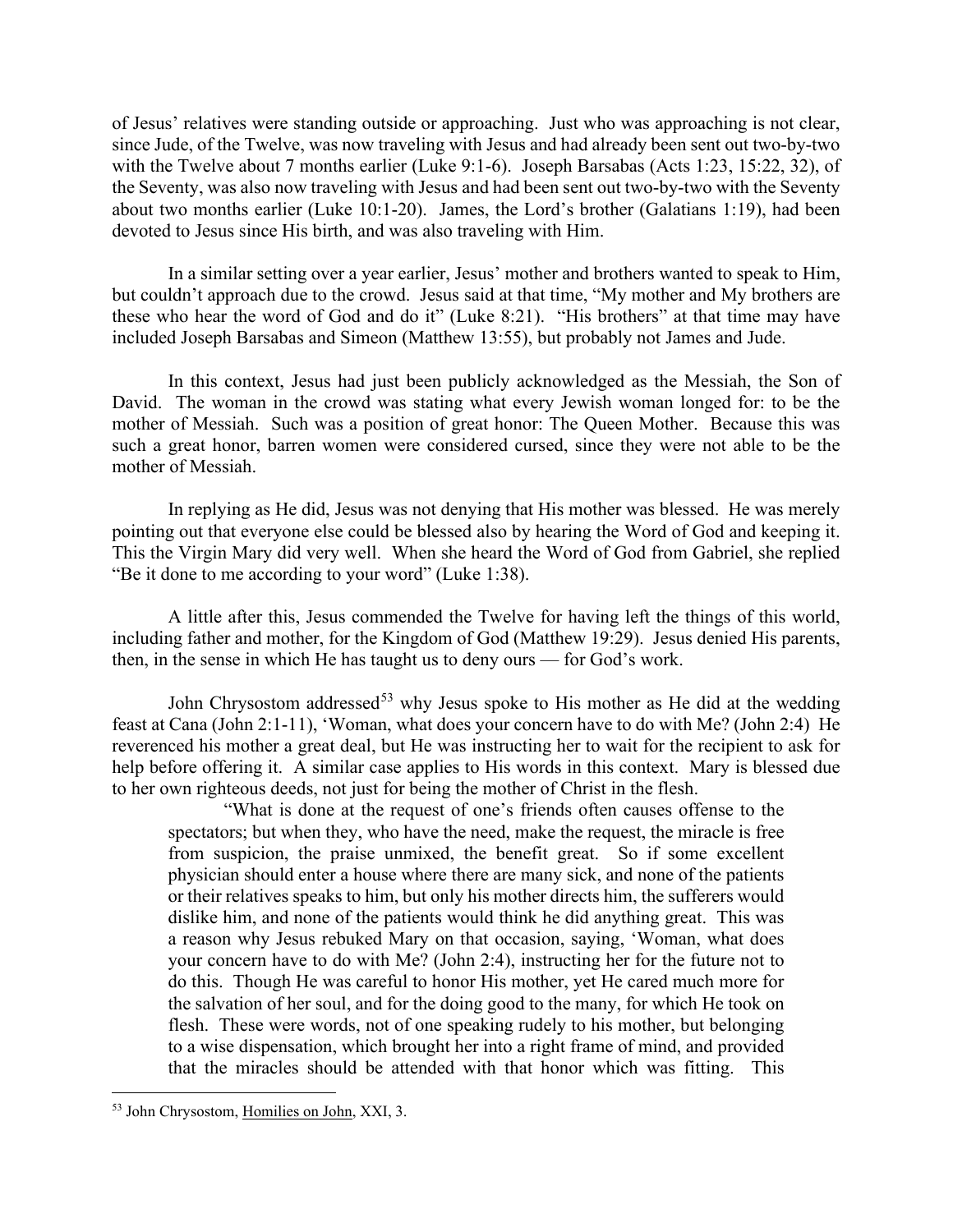appearance, which these words have of having been spoken chidingly, is enough to show that He held her in high honor, for by His displeasure He showed that He reverenced her greatly<sup>54</sup>".

"Think of this then when you hear a certain woman saying, 'Blessed is the womb that bore You, and the nipples which You sucked', and Him answering, 'rather blessed are they that do the will of my Father' (Luke 11:27). Suppose that those other words also were said with the same intention. For the answer was not One rejecting His mother, but One showing that her bearing Him would have availed her nothing, had she not been very good and faithful. Setting aside the excellence of Mary's soul, if it profited Mary nothing that the Christ was born of her, much less will it help us to have a father or a brother or a virtuous child, if we ourselves are far removed from his virtue. 'None *of them* can by any means redeem *his* brother' (Psalms 49:7). We must place our hopes of salvation in nothing else but our own righteous deeds done with the grace of God".

<span id="page-20-0"></span><sup>&</sup>lt;sup>54</sup> For more discussion on this, see John Chrysostom, Homilies on John, XXII, 1.